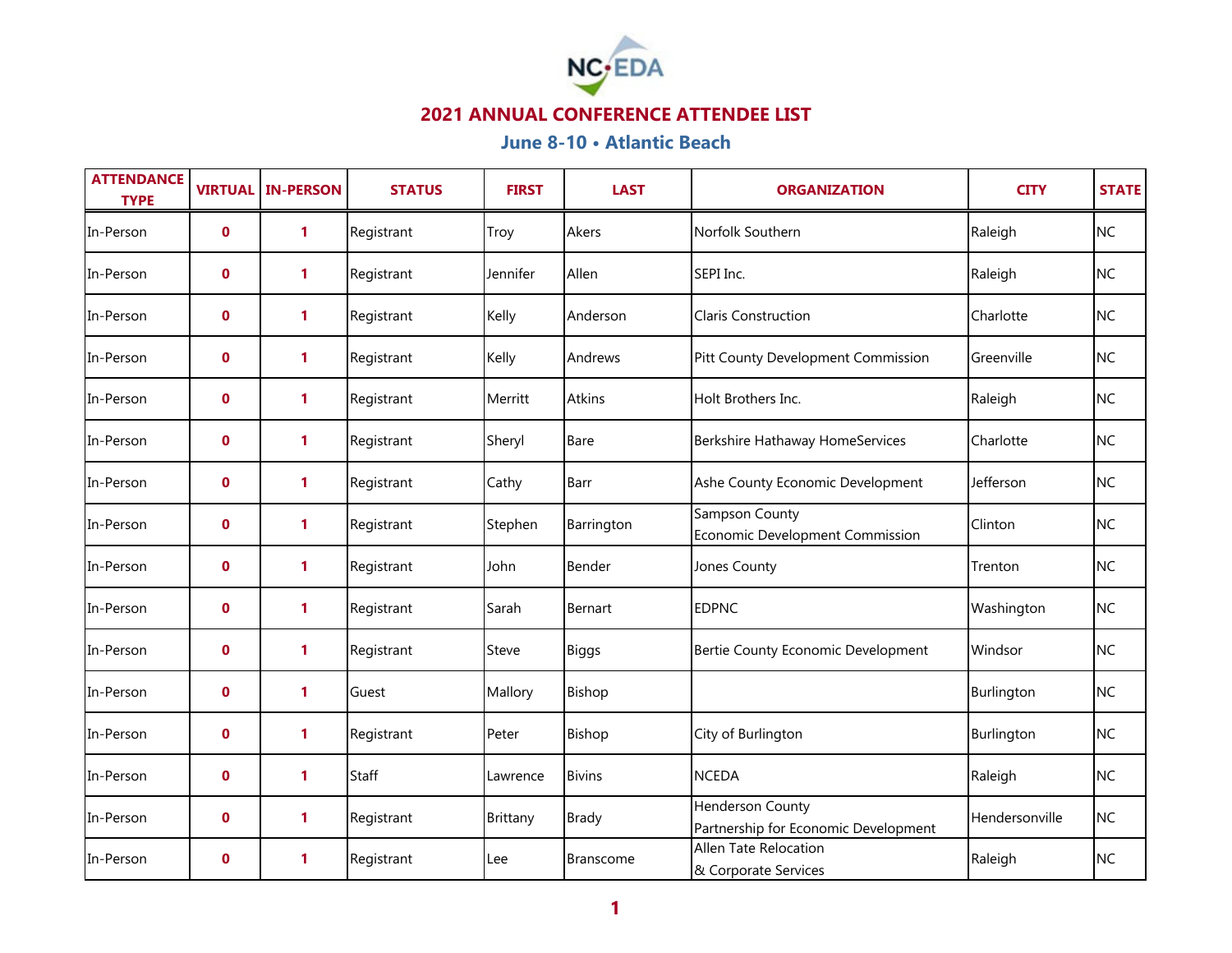

| <b>ATTENDANCE</b><br><b>TYPE</b> | <b>VIRTUAL</b> | <b>IN-PERSON</b> | <b>STATUS</b>                 | <b>FIRST</b>      | <b>LAST</b>      | <b>ORGANIZATION</b>                                   | <b>CITY</b>        | <b>STATE</b> |
|----------------------------------|----------------|------------------|-------------------------------|-------------------|------------------|-------------------------------------------------------|--------------------|--------------|
| In-Person                        | $\mathbf 0$    | 1                | Registrant                    | Sun               | Breza            | <b>ECS Southeast</b>                                  | Greensboro         | <b>NC</b>    |
| In-Person                        | $\mathbf 0$    | 1                | Registrant                    | Aaron             | <b>Brott</b>     | North Carolina Ports                                  | Wilmington         | <b>NC</b>    |
| In-Person                        | 0              | 1                | Registrant                    | Cliff             | <b>Brumfield</b> | Lincoln Economic<br>Development Association           | Lincolnton         | <b>NC</b>    |
| In-Person                        | $\mathbf 0$    | 1                | Registrant                    | Rachel            | Brumfield        | Allen Tate Relocation<br>& Corporate Services         | Charlotte          | <b>NC</b>    |
| In-Person                        | 0              | 1                | Registrant                    | Keith             | Bryant           | <b>Glover Construction Company</b>                    | Pleasant Hill      | <b>NC</b>    |
| In-Person                        | $\mathbf 0$    | 1                | Registrant / Speaker   Margie |                   | <b>Bukowski</b>  | <b>WEAVERCOOKE Construction</b>                       | Asheville          | <b>NC</b>    |
| In-Person                        | $\mathbf 0$    | $\mathbf{1}$     | Guest                         | Tommy             | Bunn             |                                                       | Raleigh            | <b>NC</b>    |
| In-Person                        | 0              | 1                | Registrant                    | Keith             | Burns            | Nexsen Pruet                                          | Raleigh            | <b>NC</b>    |
| In-Person                        | 0              | 1                | Registrant                    | Martie            | <b>Butler</b>    | <b>Richmond County Government</b>                     | Rockingham         | <b>NC</b>    |
| In-Person                        | 0              | 1                | Registrant                    | Alyssa            | Byrd             | Lee & Associates - Raleigh Durham                     | Raleigh            | <b>NC</b>    |
| In-Person                        | $\mathbf 0$    | 1                | Registrant                    | Jason             | Cannon           | <b>Wake Forest</b><br>Business & Industry Partnership | <b>Wake Forest</b> | <b>NC</b>    |
| In-Person                        | $\mathbf 0$    | $\mathbf{1}$     | Registrant                    | Will              | Carter           | <b>Stokes County Economic Development</b>             | Danbury            | <b>NC</b>    |
| In-Person                        | 0              | 1                | Registrant                    | Matt              | Chambers         | Clancy & Theys Constuction                            | Raleigh            | <b>NC</b>    |
| In-Person                        | $\mathbf 0$    | $\mathbf{1}$     | Guest                         | Shanda            | Chambers         |                                                       | Raleigh            | <b>NC</b>    |
| In-Person                        | $\mathbf 0$    | 1                | Registrant                    | John              | Cheshire         | W.M. Jordan Company                                   | Wilmington         | NC           |
| In-Person                        | $\mathbf 0$    | 1                | Speaker                       | Christopher Chung |                  | <b>EDPNC</b>                                          | Raleigh            | <b>NC</b>    |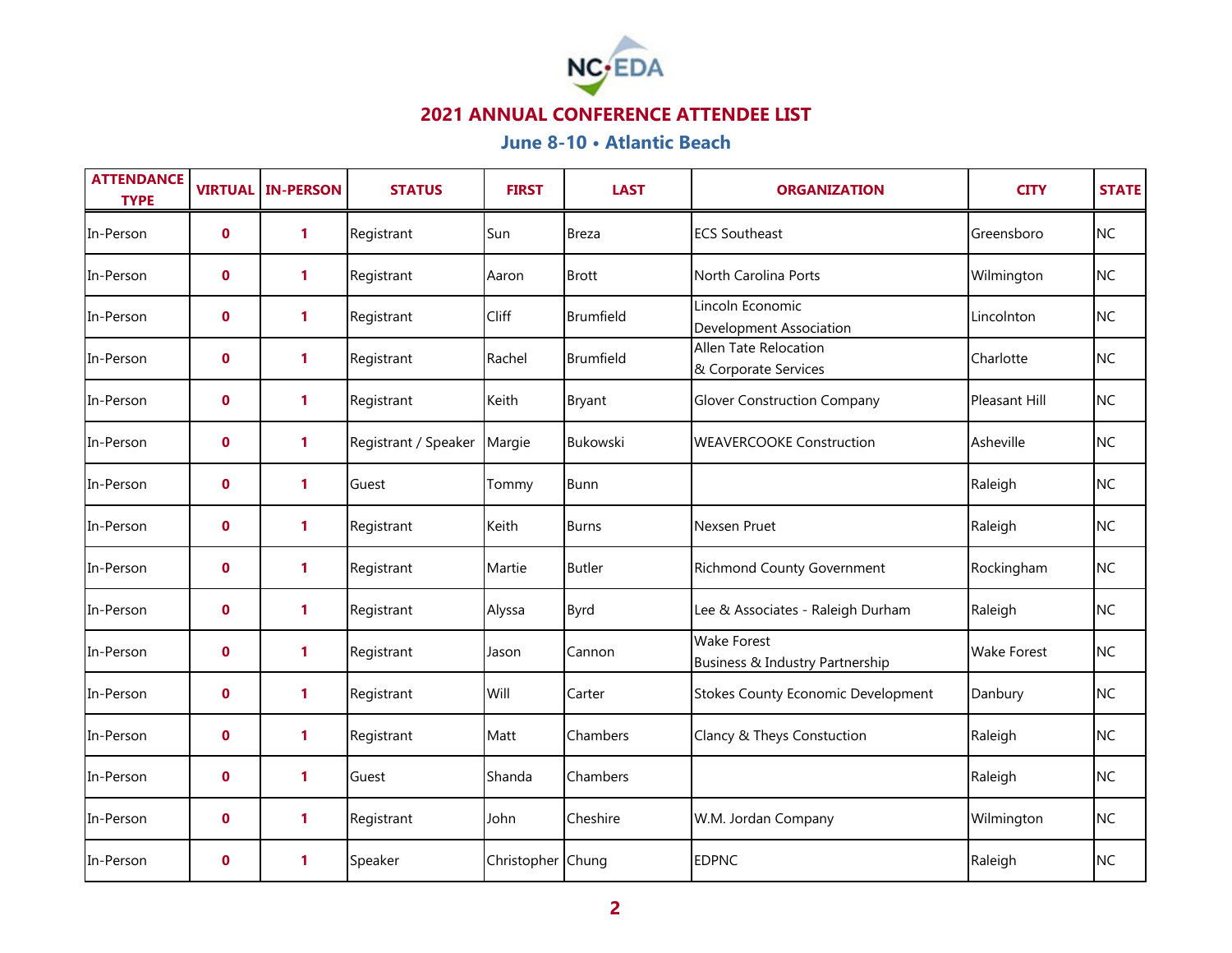

| <b>ATTENDANCE</b><br><b>TYPE</b> | <b>VIRTUAL</b> | <b>IN-PERSON</b> | <b>STATUS</b>        | <b>FIRST</b>    | <b>LAST</b>      | <b>ORGANIZATION</b>                         | <b>CITY</b>           | <b>STATE</b> |
|----------------------------------|----------------|------------------|----------------------|-----------------|------------------|---------------------------------------------|-----------------------|--------------|
| In-Person                        | $\mathbf 0$    | $\mathbf{1}$     | Registrant           | Gary            | Cline            | Cline Design Associates                     | Raleigh               | <b>NC</b>    |
| In-Person                        | $\mathbf 0$    | 1                | Registrant / Speaker | Leigh           | Cockram          | Rockingham County<br>Economic Development   | Wentworth             | <b>NC</b>    |
| In-Person                        | $\mathbf 0$    | 1                | Registrant           | Andy            | Coe              | <b>Convergent Nonprofit Solutions</b>       | Cary                  | <b>NC</b>    |
| In-Person                        | $\mathbf 0$    | $\mathbf{1}$     | Guest                | <b>Nicholas</b> | Coe              |                                             | Cary                  | <b>NC</b>    |
| In-Person                        | 0              | 1                | Registrant           | Jacob           | Copper           | <b>EDPNC</b>                                | Raleigh               | <b>NC</b>    |
| In-Person                        | $\mathbf 0$    | $\mathbf{1}$     | Registrant           | Ray             | Covington        | Covington Collaborative                     | Whitsett              | <b>NC</b>    |
| In-Person                        | $\mathbf 0$    | 1                | Registrant           | Emily           | Cox              | North Carolina Railroad Company             | Raleigh               | <b>NC</b>    |
| In-Person                        | 0              | 1                | Registrant           | Brenda          | Daniels          | ElectriCities of North Carolina             | Raleigh               | <b>NC</b>    |
| In-Person                        | $\mathbf{0}$   | $\mathbf{1}$     | Registrant           | Marvin          | <b>Davis</b>     | The Wooten Company                          | <b>Black Mountain</b> | <b>NC</b>    |
| In-Person                        | $\mathbf 0$    | 1                | Registrant           | Shawn           | Day              | <b>MVP Southgate</b>                        | Richmond              | VA           |
| In-Person                        | $\mathbf 0$    | $\mathbf{1}$     | Registrant           | John            | Dean             | Sanford Area Growth Alliance                | Sanford               | <b>NC</b>    |
| In-Person                        | $\mathbf{0}$   | 1                | Registrant           | Tracy           | Dellinger        | <b>EDPNC</b>                                | Winston-Salem         | <b>NC</b>    |
| In-Person                        | $\mathbf 0$    | $\mathbf{1}$     | Registrant           | Denise          | <b>Desatnick</b> | <b>EDPNC</b>                                | Raleigh               | <b>NC</b>    |
| In-Person                        | $\mathbf 0$    | $\mathbf{1}$     | Registrant           | Charlie         | <b>Dick</b>      | <b>Environmental Air Systems</b>            | <b>High Point</b>     | <b>NC</b>    |
| In-Person                        | 0              | 1                | Guest                | Dianne          | <b>Dick</b>      |                                             | Greensboro            | <b>NC</b>    |
| In-Person                        | $\mathbf 0$    | $\mathbf{1}$     | Registrant           | Kevin           | <b>Dick</b>      | Carolina Small Business<br>Development Fund | Raleigh               | <b>NC</b>    |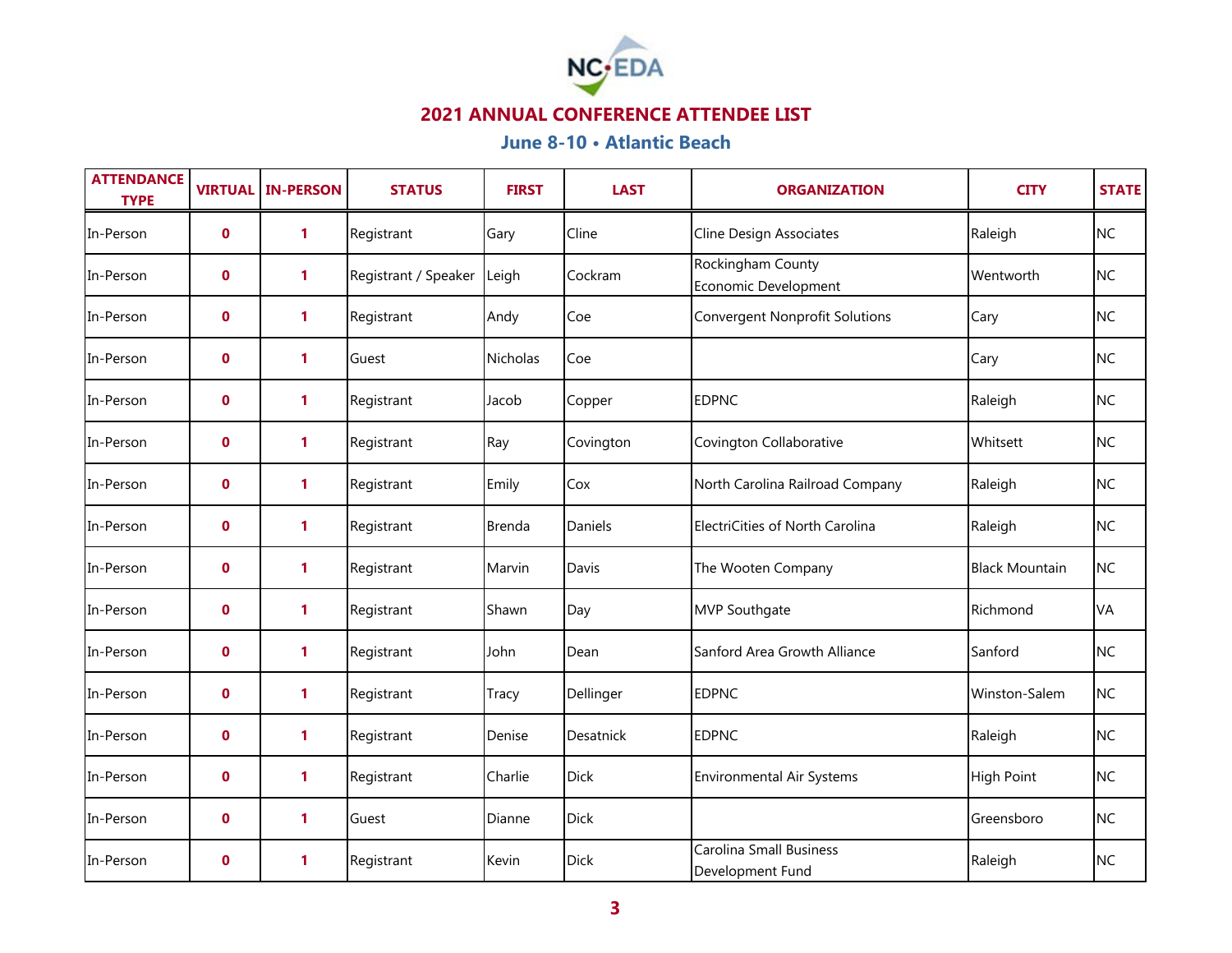

| <b>ATTENDANCE</b><br><b>TYPE</b> | <b>VIRTUAL</b> | <b>IN-PERSON</b> | <b>STATUS</b>        | <b>FIRST</b> | <b>LAST</b>    | <b>ORGANIZATION</b>                                             | <b>CITY</b>    | <b>STATE</b> |
|----------------------------------|----------------|------------------|----------------------|--------------|----------------|-----------------------------------------------------------------|----------------|--------------|
| In-Person                        | $\mathbf 0$    | $\mathbf{1}$     | Registrant           | Nathanial    | <b>Dick</b>    | <b>EDPNC</b>                                                    | Raleigh        | <b>NC</b>    |
| In-Person                        | $\mathbf 0$    | $\mathbf{1}$     | Staff                | Liz          | Dobbins-Smith  | <b>NCEDA</b>                                                    | <b>Brevard</b> | <b>NC</b>    |
| In-Person                        | $\mathbf 0$    | 1                | Registrant           | Mike         | Dougherty      | City of Eden                                                    | Eden           | <b>NC</b>    |
| In-Person                        | 0              | $\mathbf{1}$     | Guest                | Noah         | Dove           | Jones County                                                    | Trenton        | <b>NC</b>    |
| In-Person                        | $\mathbf 0$    | 1                | Registrant           | Timothy      | Downs          | Thomas & Hutton                                                 | Durham         | <b>NC</b>    |
| In-Person                        | $\mathbf 0$    | $\mathbf{1}$     | Registrant           | Josh         | Dunbar         | The EI Group                                                    | Morrisville    | <b>NC</b>    |
| In-Person                        | $\mathbf{0}$   | $\mathbf{1}$     | Registrant / Speaker | Clark        | Duncan         | Economic Development Coalition<br>for Asheville-Buncombe County | Asheville      | <b>NC</b>    |
| In-Person                        | 0              | $\mathbf{1}$     | Registrant           | Bill         | Early          | <b>Brunswick Business</b><br>& Industry Development             | Leland         | <b>NC</b>    |
| In-Person                        | $\mathbf 0$    | $\mathbf{1}$     | Registrant / Speaker | Dave         | Efird          | Womble Bond Dickinson                                           | Durham         | <b>NC</b>    |
| In-Person                        | $\mathbf 0$    | $\mathbf{1}$     | Registrant           | Deepal       | Eliatamby      | <b>Alliance Consulting Engineers</b>                            | Columbia       | <b>SC</b>    |
| In-Person                        | $\mathbf 0$    | $\mathbf{1}$     | Registrant           | Jacob        | Elrod          | Terracon Consultants                                            | Greensboro     | <b>NC</b>    |
| In-Person                        | $\mathbf 0$    | 1                | Guest                | Catherine    | Fain           |                                                                 | Raleigh        | <b>NC</b>    |
| In-Person                        | 0              | 1                | Speaker              | Jim          | Fain           | <b>Reid Street Consulting</b>                                   | Raleigh        | <b>NC</b>    |
| In-Person                        | $\mathbf 0$    | $\mathbf{1}$     | Registrant           | Dylan        | Finch          | <b>EDPNC</b>                                                    | Raleigh        | <b>NC</b>    |
| In-Person                        | 0              | 1                | Registrant           | Kenny        | <b>Flowers</b> | NC Department of Commerce                                       | Raleigh        | <b>NC</b>    |
| In-Person                        | $\mathbf 0$    | 1                | Registrant           | Andy         | Foppe          | ARCO Design/Build                                               | Charlotte      | <b>NC</b>    |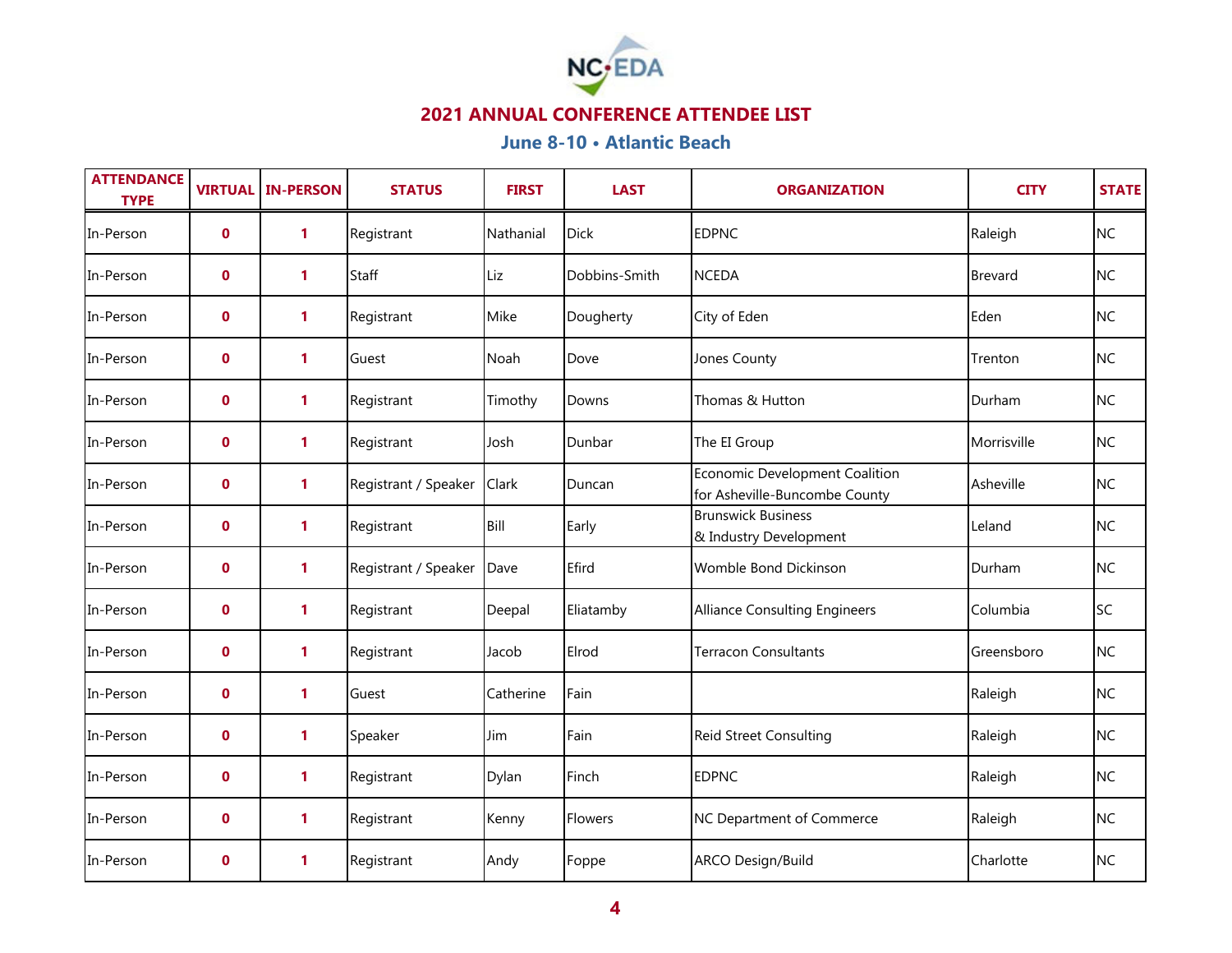

| <b>ATTENDANCE</b><br><b>TYPE</b> | <b>VIRTUAL</b> | <b>IN-PERSON</b> | <b>STATUS</b> | <b>FIRST</b> | <b>LAST</b>    | <b>ORGANIZATION</b>                  | <b>CITY</b>    | <b>STATE</b> |
|----------------------------------|----------------|------------------|---------------|--------------|----------------|--------------------------------------|----------------|--------------|
| In-Person                        | $\mathbf 0$    | $\mathbf{1}$     | Registrant    | John         | Geib           | Duke Energy                          | Oak Ridge      | <b>NC</b>    |
| In-Person                        | $\mathbf 0$    | 1                | Registrant    | Craig        | Goodson        | Davidson County Economic Development | Lexington      | <b>NC</b>    |
| In-Person                        | $\mathbf 0$    | 1                | Registrant    | Trey         | Goodson        | <b>NCEast Alliance</b>               | Greenville     | <b>NC</b>    |
| In-Person                        | 0              | $\mathbf{1}$     | Registrant    | Ford         | Graham         | K&L Gates LLP                        | Charlotte      | <b>NC</b>    |
| In-Person                        | $\mathbf 0$    | 1                | Registrant    | Cara         | Greening       | TA Loving Company                    | Raleigh        | <b>NC</b>    |
| In-Person                        | $\mathbf 0$    | $\mathbf{1}$     | Registrant    | Steven       | Grzybowski     | Devita                               | Greenville     | <b>NC</b>    |
| In-Person                        | $\mathbf{0}$   | $\mathbf{1}$     | Registrant    | Andy         | Hagy           | Nash County Economic Development     | Nashville      | <b>NC</b>    |
| In-Person                        | 0              | 1                | Registrant    | <b>Blake</b> | Hall           | <b>Timmons Group</b>                 | Raleigh        | <b>NC</b>    |
| In-Person                        | $\mathbf 0$    | $\mathbf{1}$     | Registrant    | Josh         | Hallingse      | Transylvania Economic Alliance       | <b>Brevard</b> | <b>NC</b>    |
| In-Person                        | $\mathbf 0$    | $\mathbf{1}$     | Registrant    | Scott        | Hamilton       | Golden LEAF Foundation               | Rocky Mount    | <b>NC</b>    |
| In-Person                        | $\mathbf 0$    | 1                | Registrant    | Jenni        | Harris         | NC Department of Commerce            | Raleigh        | <b>NC</b>    |
| In-Person                        | $\mathbf 0$    | 1                | Registrant    | John         | Hauser         | <b>Gaston College</b>                | Dallas         | <b>NC</b>    |
| In-Person                        | $\mathbf 0$    | 1                | Registrant    | Natalie      | <b>Hawkins</b> | Moore County Partners in Progress    | Pinehurst      | <b>NC</b>    |
| In-Person                        | $\mathbf 0$    | 1                | Registrant    | Charles      | Hayes          | Hayes Group Consulting               | Sanford        | <b>NC</b>    |
| In-Person                        | 0              | 1                | Guest         | Jan          | Hayes          |                                      | Sanford        | <b>NC</b>    |
| In-Person                        | $\mathbf 0$    | 1                | Registrant    | Kristen      | <b>Hess</b>    | <b>HH Architecture</b>               | Raleigh        | <b>NC</b>    |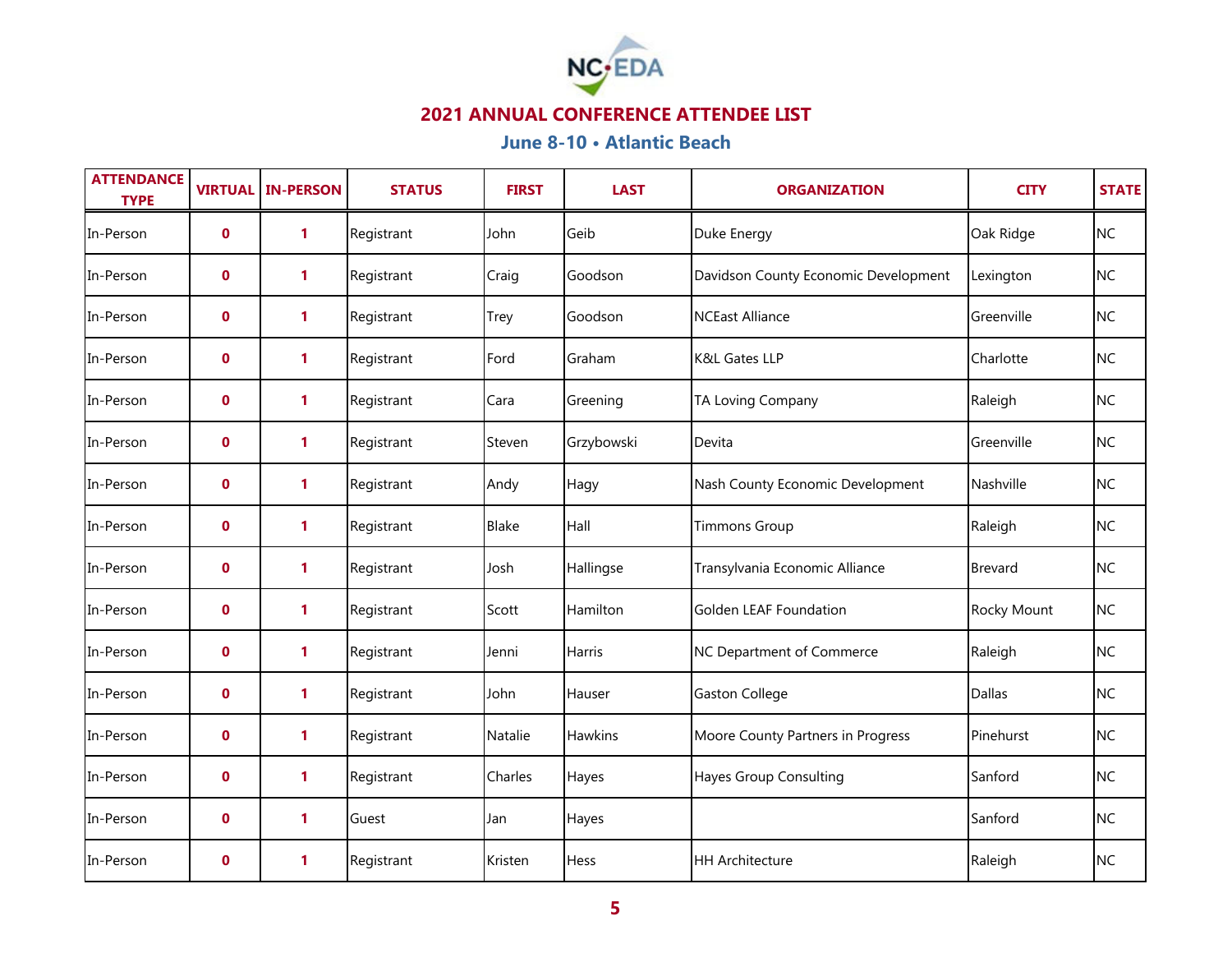

| <b>ATTENDANCE</b><br><b>TYPE</b> | <b>VIRTUAL</b> | <b>IN-PERSON</b> | <b>STATUS</b> | <b>FIRST</b> | <b>LAST</b>   | <b>ORGANIZATION</b>                                     | <b>CITY</b>          | <b>STATE</b> |
|----------------------------------|----------------|------------------|---------------|--------------|---------------|---------------------------------------------------------|----------------------|--------------|
| In-Person                        | $\mathbf{0}$   | $\mathbf{1}$     | Registrant    | Alan         | <b>Hewett</b> | <b>Alliance Consulting Engineers</b>                    | Columbia             | <b>SC</b>    |
| In-Person                        | $\mathbf 0$    | $\mathbf{1}$     | Registrant    | Donny        | <b>Hicks</b>  | <b>Gaston County</b><br>Economic Development Commission | Belmont              | <b>NC</b>    |
| In-Person                        | $\mathbf 0$    | 1                | Registrant    | Loren        | Hill          | Piedmont Triad Partnership                              | Jamestown            | <b>NC</b>    |
| In-Person                        | $\mathbf 0$    | 1                | Registrant    | Joe          | <b>Hines</b>  | <b>Timmons Group</b>                                    | Richmond             | VA           |
| In-Person                        | $\mathbf 0$    | 1                | Registrant    | Paul         | Hoben         | Aberdeen Carolina & Western Railway                     | Candor               | <b>NC</b>    |
| In-Person                        | $\mathbf{0}$   | $\mathbf{1}$     | Registrant    | Adam         | Hogan         | <b>Alliance Consulting Engineers</b>                    | Columbia             | <b>SC</b>    |
| In-Person                        | $\mathbf 0$    | $\mathbf{1}$     | Registrant    | Matt         | Hohorst       | <b>ARCO Design/Build</b>                                | Raleigh              | <b>NC</b>    |
| In-Person                        | 0              | 1                | Registrant    | Floyd        | Hollenkamp    | Poettker Construction Company                           | Charlotte            | <b>NC</b>    |
| In-Person                        | $\mathbf 0$    | 1                | Registrant    | Tim          | Holloman      | Lower Cape Fear<br>Water and Sewer Authority            | Leland               | <b>NC</b>    |
| In-Person                        | $\mathbf 0$    | 1                | Registrant    | Stewart      | Holmes        | Pinnacle Bank                                           | <b>Winston Salem</b> | <b>NC</b>    |
| In-Person                        | $\mathbf{0}$   | $\mathbf{1}$     | Guest         | Haley        | Hopkins       |                                                         | Morganton            | <b>NC</b>    |
| In-Person                        | $\mathbf{0}$   | 1                | Registrant    | Hope         | Hopkins       | Burke Development Inc.                                  | Morganton            | <b>NC</b>    |
| In-Person                        | 0              | 1                | Registrant    | Dave         | Horne         | Smith Anderson                                          | Raleigh              | <b>NC</b>    |
| In-Person                        | $\mathbf 0$    | 1                | Guest         | Alice        | Howell        |                                                         | Greenville           | <b>SC</b>    |
| In-Person                        | $\mathbf 0$    | 1                | Registrant    | Peyton       | Howell        | <b>Harper General Contractors</b>                       | Greenville           | <b>SC</b>    |
| In-Person                        | $\mathbf 0$    | 1                | Registrant    | Randy        | Hunt          | City of Eden                                            | Eden                 | <b>NC</b>    |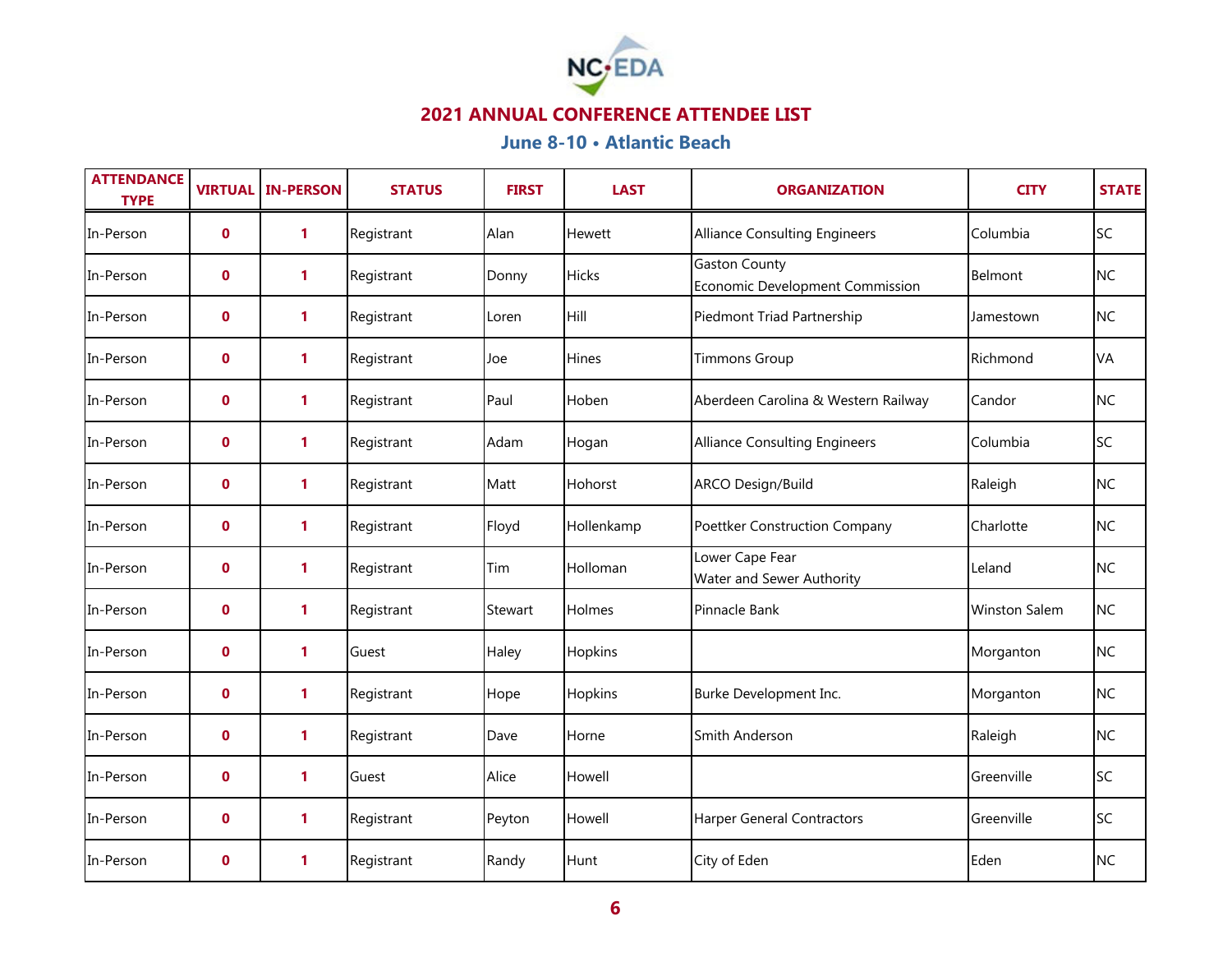

| <b>ATTENDANCE</b><br><b>TYPE</b> |              | <b>VIRTUAL IN-PERSON</b> | <b>STATUS</b>            | <b>FIRST</b> | <b>LAST</b>   | <b>ORGANIZATION</b>                   | <b>CITY</b>   | <b>STATE</b> |
|----------------------------------|--------------|--------------------------|--------------------------|--------------|---------------|---------------------------------------|---------------|--------------|
| In-Person                        | $\mathbf{0}$ | 1                        | Registrant / Speaker     | John         | <b>Hunter</b> | Womble Bond Dickinson                 | Charlotte     | <b>NC</b>    |
| In-Person                        | $\mathbf 0$  | $\mathbf{1}$             | Registrant               | Robert       | <b>Hyatt</b>  | <b>McGill Associates</b>              | Asheville     | <b>NC</b>    |
| In-Person                        | $\mathbf 0$  | 1                        | Registrant               | Kati         | Hynes         | Charlotte Regional Business Alliance  | Charlotte     | <b>NC</b>    |
| In-Person                        | $\mathbf 0$  | $\mathbf{1}$             | Registrant               | Gary         | Jackson       | <b>McGill Associates</b>              | Asheville     | <b>NC</b>    |
| In-Person                        | $\mathbf 0$  | 1                        | Guest                    | Leigh        | Johnson       |                                       | Wilmington    | <b>NC</b>    |
| In-Person                        | $\mathbf{0}$ | $\mathbf{1}$             | Registrant               | Martyn       | Johnson       | Beaufort County Economic Development  | Washington    | <b>NC</b>    |
| In-Person                        | $\mathbf 0$  | $\mathbf{1}$             | Registrant               | Randall      | Johnson       | NC Biotechnology Center               | Wilmington    | <b>NC</b>    |
| In-Person                        | 0            | 1                        | Registrant               | Wes          | Jones         | Progressive AE                        | Charlotte     | <b>NC</b>    |
| In-Person                        | 0            | $\mathbf{1}$             | Registrant / Speaker Bob |              | Joyce         | Sanford Area Growth Alliance          | Sanford       | <b>NC</b>    |
| In-Person                        | $\mathbf 0$  | 1                        | Registrant               | James        | Joyner        | Draper Aden Associated                | Cary          | <b>NC</b>    |
| In-Person                        | $\mathbf{0}$ | $\mathbf{1}$             | Registrant               | Louis        | Judge         | Alamance Community College            | Graham        | <b>NC</b>    |
| In-Person                        | $\mathbf{0}$ | 1                        | Guest                    | Kristen      | Kiernan       |                                       | Raleigh       | <b>NC</b>    |
| In-Person                        | 0            | 1                        | Registrant               | Rick         | Kiernan       | <b>Convergent Nonprofit Solutions</b> | Raleigh       | <b>NC</b>    |
| In-Person                        | 0            | 1                        | Registrant               | Don          | Kirkman       | Carteret County Economic Development  | Morehead City | <b>NC</b>    |
| In-Person                        | $\mathbf 0$  | 1                        | Guest                    | Leigh        | Kirkman       |                                       | Morehead City | <b>NC</b>    |
| In-Person                        | $\mathbf 0$  | 1                        | Registrant               | Debbie       | Kiss Gilbert  | <b>ESP Associates</b>                 | Fort Mill     | <b>SC</b>    |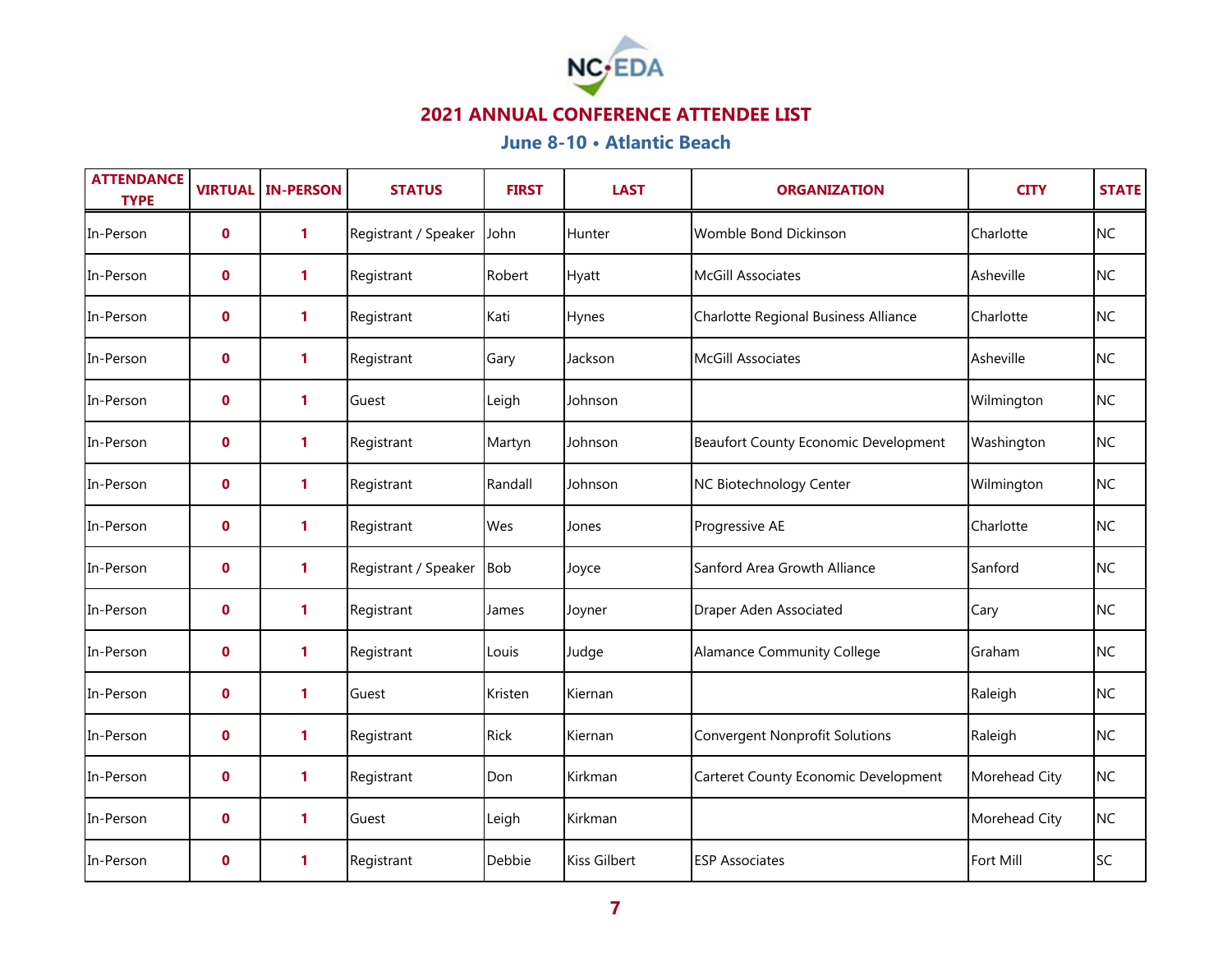

| <b>ATTENDANCE</b><br><b>TYPE</b> | <b>VIRTUAL</b> | <b>IN-PERSON</b> | <b>STATUS</b>        | <b>FIRST</b> | <b>LAST</b> | <b>ORGANIZATION</b>                                       | <b>CITY</b>          | <b>STATE</b> |
|----------------------------------|----------------|------------------|----------------------|--------------|-------------|-----------------------------------------------------------|----------------------|--------------|
| In-Person                        | $\mathbf 0$    | $\mathbf{1}$     | Registrant           | Sheila       | Knight      | <b>SK Strategies</b>                                      | Cary                 | <b>NC</b>    |
| In-Person                        | $\mathbf 0$    | 1                | Registrant           | Keely        | Koonce      | <b>NC Global TransPark</b><br>Economic Development Region | Kinston              | <b>NC</b>    |
| In-Person                        | $\mathbf 0$    | 1                | Guest                | Jeff         | Koone       |                                                           | Raleigh              | <b>NC</b>    |
| In-Person                        | $\mathbf 0$    | $\mathbf{1}$     | Registrant           | Olivia       | Koone       | <b>EDPNC</b>                                              | Raleigh              | <b>NC</b>    |
| In-Person                        | 0              | 1                | Registrant           | Chris        | Kouri       | Nexsen Pruet                                              | Charlotte            | <b>NC</b>    |
| In-Person                        | $\mathbf 0$    | $\mathbf{1}$     | Registrant           | Irena        | Krstanovic  | Holly Springs Economic Development                        | <b>Holly Springs</b> | <b>NC</b>    |
| In-Person                        | $\mathbf 0$    | 1                | Registrant           | Kevin        | Lackey      | <b>Brunswick Business</b><br>& Industry Development       | Leland               | <b>NC</b>    |
| In-Person                        | $\mathbf 0$    | 1                | Registrant           | John         | Lair        | <b>ECS Southeast</b>                                      | Wilmington           | <b>NC</b>    |
| In-Person                        | $\mathbf 0$    | $\mathbf{1}$     | Registrant / Speaker | Gary         | Lanier      | Columbus County<br>Economic Development Commission        | Whiteville           | <b>NC</b>    |
| In-Person                        | $\mathbf 0$    | 1                | Registrant           | Mark         | Lawson      | Cary Chamber of Commerce                                  | Cary                 | <b>NC</b>    |
| In-Person                        | $\mathbf 0$    | $\mathbf{1}$     | Registrant           | Theresa      | Leahey      | <b>Affiliated Engineers</b>                               | Chapel Hill          | <b>NC</b>    |
| In-Person                        | $\mathbf 0$    | 1                | Registrant           | Andre        | Lennon      | Civil & Environmental Consultants                         | Charlotte            | <b>NC</b>    |
| In-Person                        | $\mathbf 0$    | $\mathbf{1}$     | Registrant           | Mary         | Lilley      | Greenfield                                                | Williamston          | <b>NC</b>    |
| In-Person                        | 0              | $\mathbf{1}$     | Registrant           | Roy          | Lindland    | Froehling & Robertson                                     | Charlotte            | <b>NC</b>    |
| In-Person                        | 0              | 1                | Registrant           | Ted          | Lord        | Golden LEAF Foundation                                    | Rocky Mount          | <b>NC</b>    |
| In-Person                        | $\mathbf 0$    | 1                | Registrant           | Tory         | Mabe        | <b>Stokes County Economic Development</b>                 | Danbury              | <b>NC</b>    |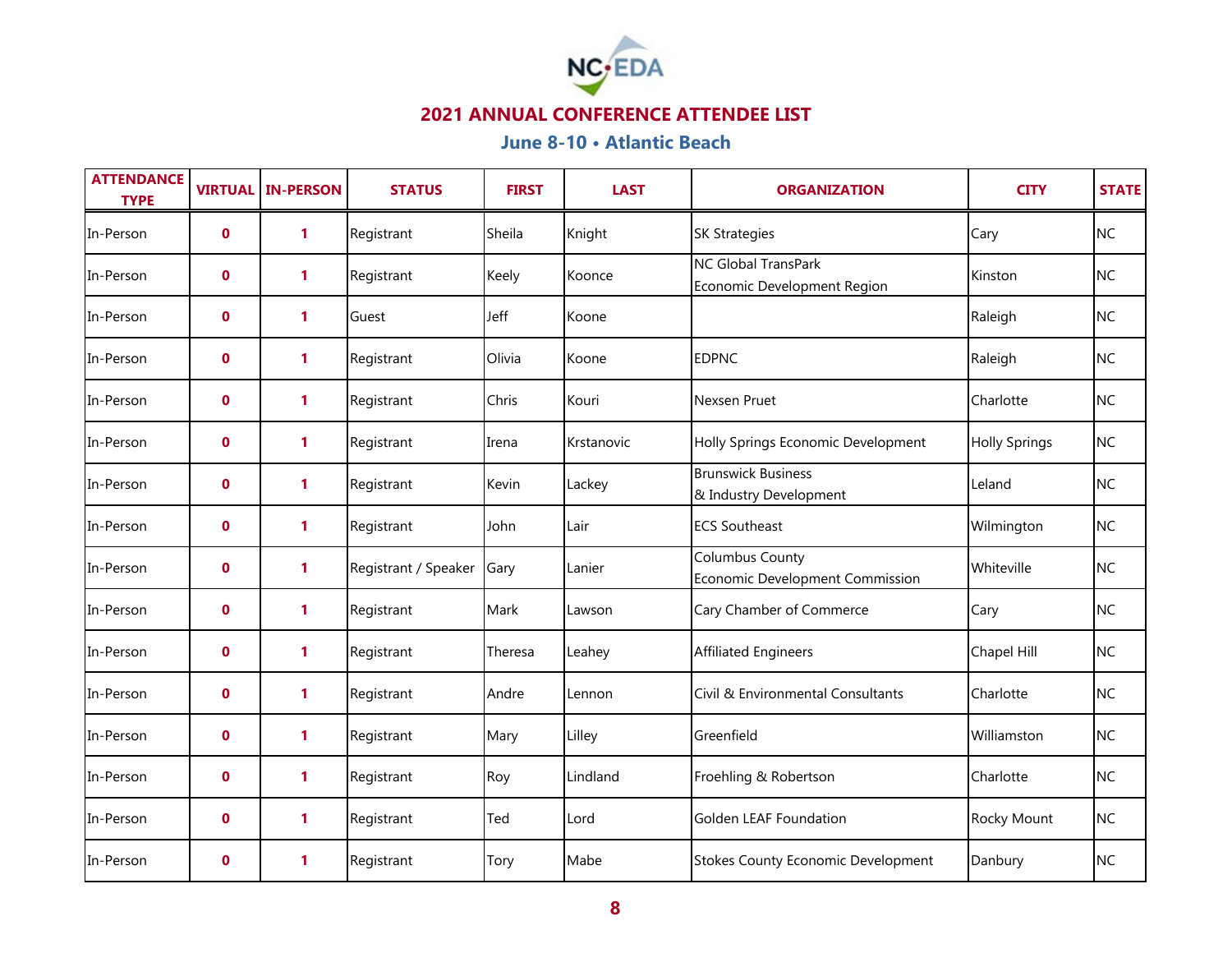

| <b>ATTENDANCE</b><br><b>TYPE</b> | <b>VIRTUAL</b> | <b>IN-PERSON</b> | <b>STATUS</b> | <b>FIRST</b> | <b>LAST</b>      | <b>ORGANIZATION</b>                       | <b>CITY</b>       | <b>STATE</b> |
|----------------------------------|----------------|------------------|---------------|--------------|------------------|-------------------------------------------|-------------------|--------------|
| In-Person                        | $\mathbf{0}$   | $\mathbf{1}$     | Registrant    | Eddie        | MacEldowney      | Davis Martin Powell                       | <b>High Point</b> | <b>NC</b>    |
| In-Person                        | $\mathbf 0$    | $\mathbf{1}$     | Registrant    | Alan         | Maness           | <b>Wetherill Engineering</b>              | Raleigh           | <b>NC</b>    |
| In-Person                        | $\mathbf 0$    | 1                | Registrant    | John         | Marek            | Anson Economic<br>Development Partnership | Wadesboro         | <b>NC</b>    |
| In-Person                        | $\mathbf 0$    | $\mathbf{1}$     | Guest         | Betty        | Marrow-Taylor    | NC Department of Commerce                 | Raleigh           | <b>NC</b>    |
| In-Person                        | $\mathbf 0$    | $\mathbf{1}$     | Speaker       | Elaine       | Marshall         | <b>State of North Carolina</b>            | Raleigh           | <b>NC</b>    |
| In-Person                        | $\mathbf{0}$   | $\mathbf{1}$     | Staff         | Emily        | Martin           | <b>NCEDA</b>                              | Asheville         | <b>NC</b>    |
| In-Person                        | $\mathbf 0$    | $\mathbf{1}$     | Registrant    | John         | Martin           | Fourth Elm Construction                   | Kernersville      | <b>NC</b>    |
| In-Person                        | 0              | $\mathbf{1}$     | Registrant    | Susan        | May              | Pinnacle Financial Partners               | Winston-Salem     | <b>NC</b>    |
| In-Person                        | $\mathbf 0$    | $\mathbf{1}$     | Guest         | Sam          | McCachern        | Thomas & Hutton                           | Savannah          | GA           |
| In-Person                        | $\mathbf 0$    | 1                | Registrant    | Carrie       | McClellan        | <b>SKA Consulting Engineers</b>           | Greensboro        | <b>NC</b>    |
| In-Person                        | $\mathbf{0}$   | $\mathbf{1}$     | Registrant    | Ryan         | <b>McDaniels</b> | Lake Norman Economic Development          | Huntersville      | <b>NC</b>    |
| In-Person                        | $\mathbf{0}$   | $\mathbf{1}$     | Registrant    | Jason        | McLeod           | <b>ECS Southeast</b>                      | Wilmington        | <b>NC</b>    |
| In-Person                        | 0              | $\mathbf{1}$     | Registrant    | Joe          | Melvin           | North Carolina's Southeast                | Elizabethtown     | <b>NC</b>    |
| In-Person                        | $\mathbf 0$    | $\mathbf{1}$     | Registrant    | John         | Merrill          | The Christman Company                     | Greensboro        | <b>NC</b>    |
| In-Person                        | $\mathbf 0$    | 1                | Registrant    | Emily        | Miller           | McAdams & Associates                      | Garner            | <b>NC</b>    |
| In-Person                        | $\mathbf 0$    | $\mathbf{1}$     | Registrant    | Jon          | Miller           | A M King                                  | Charlotte         | <b>NC</b>    |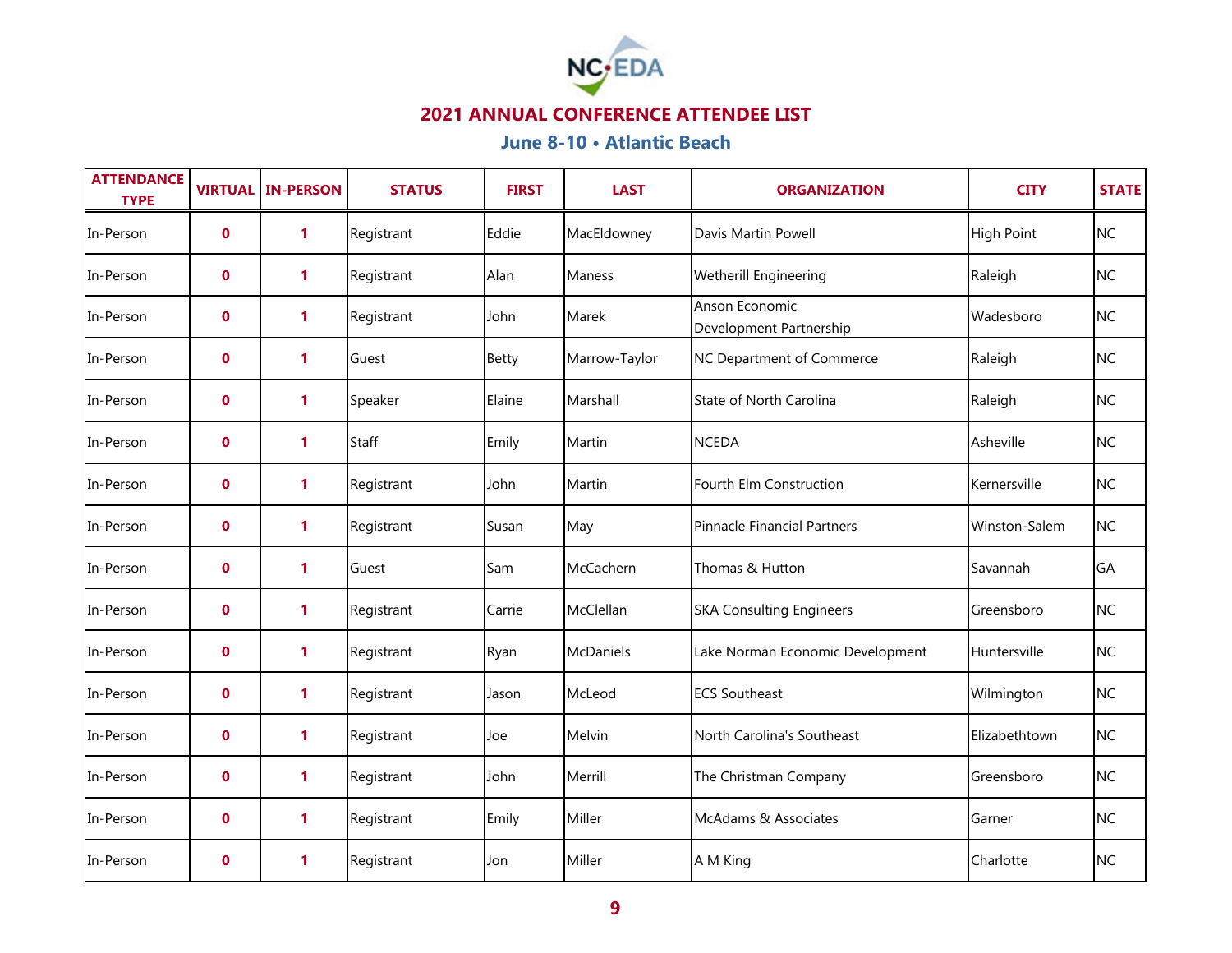

| <b>ATTENDANCE</b><br><b>TYPE</b> | <b>VIRTUAL</b> | <b>IN-PERSON</b> | <b>STATUS</b> | <b>FIRST</b> | <b>LAST</b>            | <b>ORGANIZATION</b>                  | <b>CITY</b>  | <b>STATE</b> |
|----------------------------------|----------------|------------------|---------------|--------------|------------------------|--------------------------------------|--------------|--------------|
| In-Person                        | $\mathbf 0$    | $\mathbf{1}$     | Registrant    | Patricia     | Mitchell               | Appalachian State University         | Boone        | <b>NC</b>    |
| In-Person                        | $\mathbf{0}$   | $\mathbf{1}$     | Registrant    | Bryan        | Moffitt                | Hoopaugh Grading Co.                 | Charlotte    | <b>NC</b>    |
| In-Person                        | 0              | $\mathbf{1}$     | Registrant    | Kelly        | Monroe                 | Skanska USA                          | Durham       | <b>NC</b>    |
| In-Person                        | $\mathbf 0$    | 1                | Registrant    | Alma         | Montemayor             | <b>Flad Architects</b>               | Raleigh      | <b>NC</b>    |
| In-Person                        | $\mathbf 0$    | 1                | Registrant    | Jason        | Moore                  | Rodgers Builders                     | Charlotte    | <b>NC</b>    |
| In-Person                        | 0              | $\mathbf{1}$     | Registrant    | <b>Blake</b> | Moyer                  | City of Burlington                   | Burlington   | <b>NC</b>    |
| In-Person                        | $\mathbf 0$    | 1                | Registrant    | Michelle     | Muir                   | NC Department of Commerce            | Raleigh      | <b>NC</b>    |
| In-Person                        | $\mathbf 0$    | 1                | Registrant    | John         | Muter                  | Muter Construction                   | Zebulon      | <b>NC</b>    |
| In-Person                        | 0              | $\mathbf{1}$     | Registrant    | Bob          | Myer                   | Skanska USA                          | Durham       | <b>NC</b>    |
| In-Person                        | $\mathbf 0$    | 1                | Registrant    | Ryan         | Nance                  | <b>NC Electric Cooperatives</b>      | Raleigh      | <b>NC</b>    |
| In-Person                        | $\mathbf 0$    | $\mathbf{1}$     | Guest         | Autney       | <b>Nelms</b>           |                                      | Raleigh      | <b>NC</b>    |
| In-Person                        | $\mathbf 0$    | 1                | Registrant    | John         | Nelms                  | Duke Energy                          | Raleigh      | <b>NC</b>    |
| In-Person                        | $\mathbf 0$    | 1                | Registrant    | Frank        | Newman                 | <b>Alliance Consulting Engineers</b> | Columbia     | SC           |
| In-Person                        | $\mathbf 0$    | $\mathbf{1}$     | Registrant    | Melanie      | O'Connell<br>Underwood | <b>EDPNC</b>                         | Mooresville  | <b>NC</b>    |
| In-Person                        | 0              | 1                | Guest         | <b>Buddy</b> | O'Haver                |                                      | Raleigh      | <b>NC</b>    |
| In-Person                        | $\mathbf 0$    | 1                | Registrant    | Shana        | Overdorf               | Cleanstreak                          | Huntersville | <b>NC</b>    |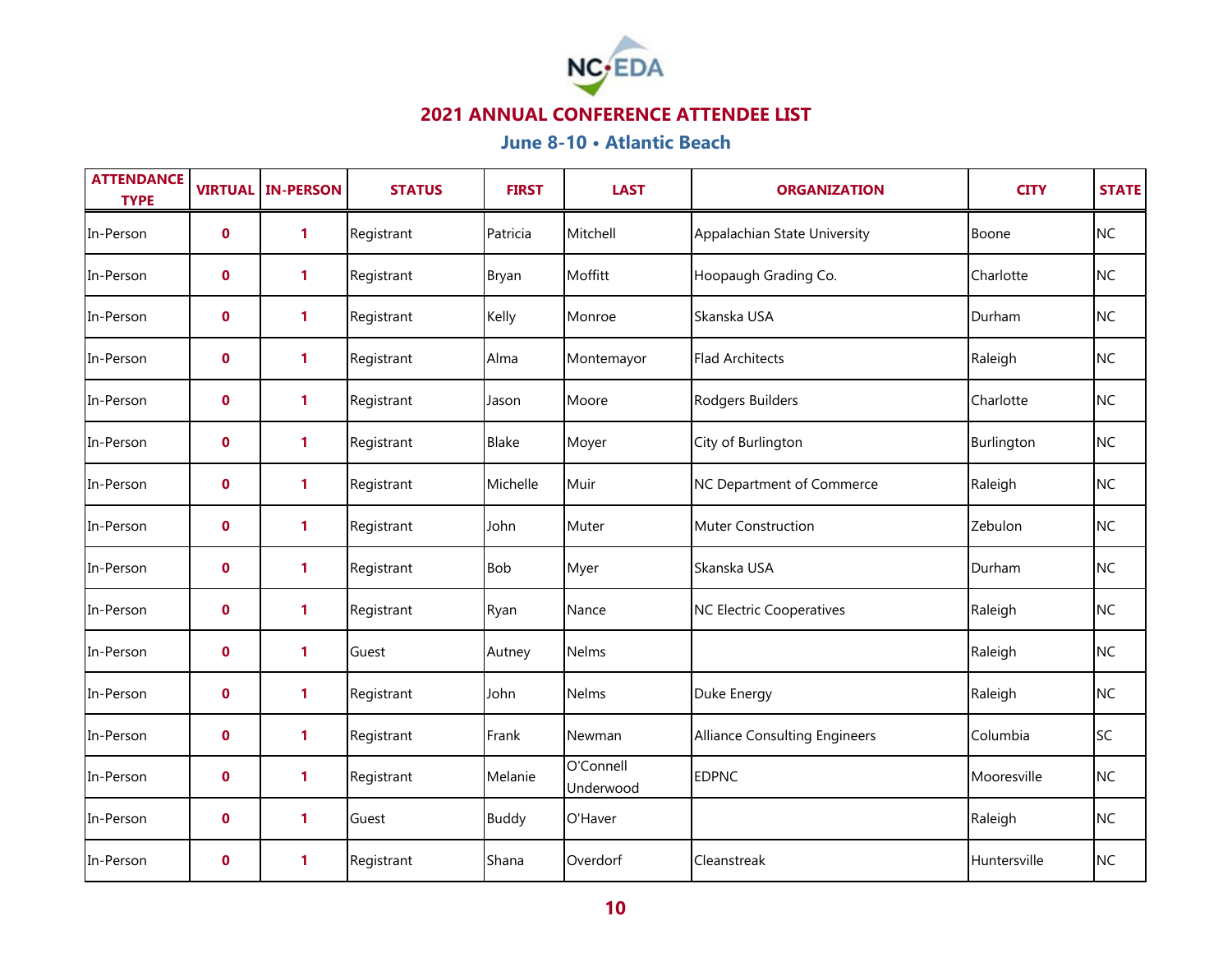

| <b>ATTENDANCE</b><br><b>TYPE</b> | <b>VIRTUAL</b> | <b>IN-PERSON</b> | <b>STATUS</b>        | <b>FIRST</b> | <b>LAST</b> | <b>ORGANIZATION</b>                                       | <b>CITY</b>   | <b>STATE</b> |
|----------------------------------|----------------|------------------|----------------------|--------------|-------------|-----------------------------------------------------------|---------------|--------------|
| In-Person                        | $\mathbf 0$    | $\mathbf{1}$     | Registrant           | Russell      | Overman     | The Wooten Company                                        | Greenville    | <b>NC</b>    |
| In-Person                        | $\mathbf 0$    | 1                | Registrant           | Katy         | Parker      | <b>EDPNC</b>                                              | Raleigh       | <b>NC</b>    |
| In-Person                        | $\mathbf 0$    | 1                | Registrant           | Josh         | Payne       | Southern Industrial Constructors                          | Raleigh       | <b>NC</b>    |
| In-Person                        | 0              | $\mathbf{1}$     | Registrant           | Steven       | Pearce      | Charlotte Regional Business Alliance                      | Charlotte     | <b>NC</b>    |
| In-Person                        | $\mathbf 0$    | 1                | Registrant           | Ernie        | Pearson     | Nexsen Pruet                                              | Raleigh       | <b>NC</b>    |
| In-Person                        | $\mathbf 0$    | $\mathbf{1}$     | Registrant           | Mary Lesa    | Pegg        | <b>EDPNC</b>                                              | Raleigh       | <b>NC</b>    |
| In-Person                        | $\mathbf{0}$   | $\mathbf{1}$     | Registrant           | Raul         | Peralta     | <b>ECS Southeast</b>                                      | Greensboro    | <b>NC</b>    |
| In-Person                        | 0              | 1                | Registrant           | Chris        | Platé       | Monroe-Union County<br>Economic Development               | Monroe        | <b>NC</b>    |
| In-Person                        | $\mathbf 0$    | $\mathbf{1}$     | Registrant           | Mark         | Pope        | <b>NC Global TransPark</b><br>Economic Development Region | Kinston       | <b>NC</b>    |
| In-Person                        | $\mathbf 0$    | 1                | Registrant           | Jeremy       | Potter      | S&ME                                                      | Raleigh       | <b>NC</b>    |
| In-Person                        | $\mathbf 0$    | $\mathbf{1}$     | Registrant           | Julie        | Pruett      | Catawba County<br>Economic Development Corporation        | Hickory       | <b>NC</b>    |
| In-Person                        | $\mathbf 0$    | 1                | Registrant           | David        | Putnam      | Piedmont Triad Regional Council                           | Kernersville  | <b>NC</b>    |
| In-Person                        | $\mathbf 0$    | 1                | Registrant           | Cliff        | Pyron       | Wilmington Business Development                           | Wilmington    | <b>NC</b>    |
| In-Person                        | $\mathbf 0$    | 1                | Registrant           | Michele      | Querry      | Carteret County Economic Development                      | Morehead City | <b>NC</b>    |
| In-Person                        | 0              | 1                | Registrant           | Scott        | Ralls       | Wake Technical Community College                          | Raleigh       | <b>NC</b>    |
| In-Person                        | $\mathbf 0$    | 1                | Registrant / Speaker | Jimmy        | Randolph    | Sanford Area Growth Alliance                              | Sanford       | <b>NC</b>    |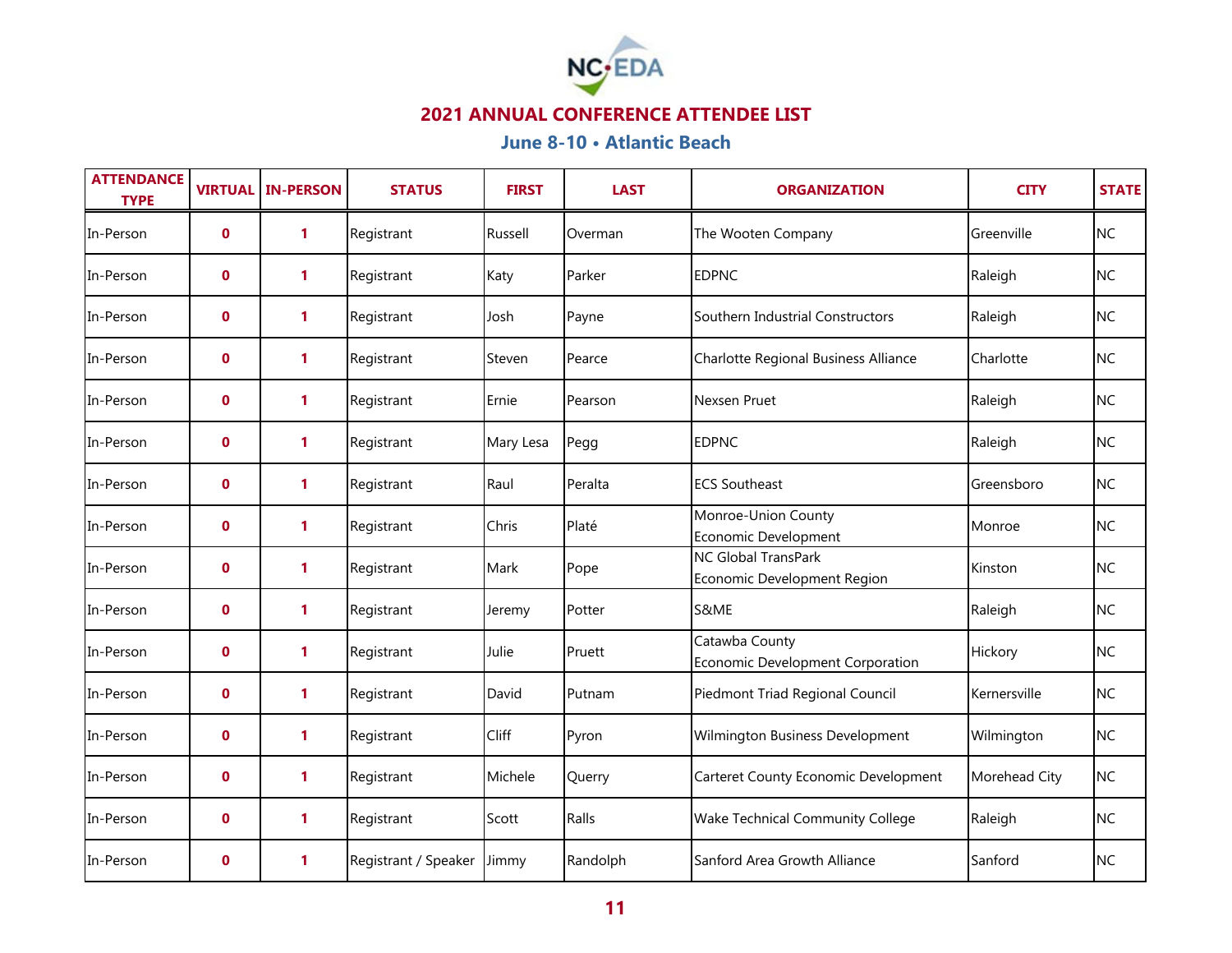

| <b>ATTENDANCE</b><br><b>TYPE</b> | <b>VIRTUAL</b> | <b>IN-PERSON</b> | <b>STATUS</b>                   | <b>FIRST</b> | <b>LAST</b>  | <b>ORGANIZATION</b>                | <b>CITY</b>       | <b>STATE</b> |
|----------------------------------|----------------|------------------|---------------------------------|--------------|--------------|------------------------------------|-------------------|--------------|
| In-Person                        | $\bf{0}$       | $\mathbf{1}$     | Registrant                      | Carl         | Rees         | ElectriCities of North Carolina    | Raleigh           | <b>NC</b>    |
| In-Person                        | $\mathbf 0$    | 1                | Guest                           | Melissa      | Rees         |                                    | Raleigh           | <b>NC</b>    |
| In-Person                        | $\mathbf 0$    | 1                | Guest                           | Don          | Roper        |                                    | Gastonia          | <b>NC</b>    |
| In-Person                        | $\mathbf 0$    | 1                | Registrant                      | Julie        | Roper        | <b>Dominion Energy</b>             | Gastonia          | <b>NC</b>    |
| In-Person                        | $\mathbf 0$    | 1                | Speaker                         | Austin       | Rouse        | <b>EDPNC</b>                       | Raleigh           | <b>NC</b>    |
| In-Person                        | $\mathbf{0}$   | $\mathbf{1}$     | Registrant / Speaker   Machelle |              | Sanders      | NC Department of Commerce          | Raleigh           | <b>NC</b>    |
| In-Person                        | $\mathbf{0}$   | 1                | Guest                           | Nan          | Sanseverino  | NC Department of Commerce          | Raleigh           | <b>NC</b>    |
| In-Person                        | 0              | 1                | Registrant                      | Gretchen     | Saussy       | Mid-Atlantic Associates            | Raleigh           | <b>NC</b>    |
| In-Person                        | $\mathbf 0$    | 1                | Registrant                      | Jason        | Semple       | Martin County Economic Development | Williamston       | <b>NC</b>    |
| In-Person                        | $\mathbf 0$    | 1                | Registrant                      | Jen          | <b>Sisak</b> | M Moser Associates                 | Durham            | <b>NC</b>    |
| In-Person                        | $\mathbf{0}$   | $\mathbf{1}$     | Registrant                      | Heath        | Slapikas     | 365 Degree Total Marketing         | St. Simons Island | GA           |
| In-Person                        | $\mathbf{0}$   | 1                | Registrant                      | Carl         | Smith        | Messer Construction Co.            | Raleigh           | <b>NC</b>    |
| In-Person                        | 0              | 1                | Registrant                      | George       | Smith        | Nexsen Pruet                       | Raleigh           | <b>NC</b>    |
| In-Person                        | $\mathbf 0$    | 1                | Registrant                      | Jason        | Smith        | <b>Environmental Air Systems</b>   | Charlotte         | <b>NC</b>    |
| In-Person                        | $\mathbf 0$    | 1                | Guest                           | Karen        | Smith        |                                    | Charlotte         | <b>NC</b>    |
| In-Person                        | $\mathbf 0$    | 1                | Registrant                      | Matt         | Smith        | Wake Technical Community College   | Raleigh           | <b>NC</b>    |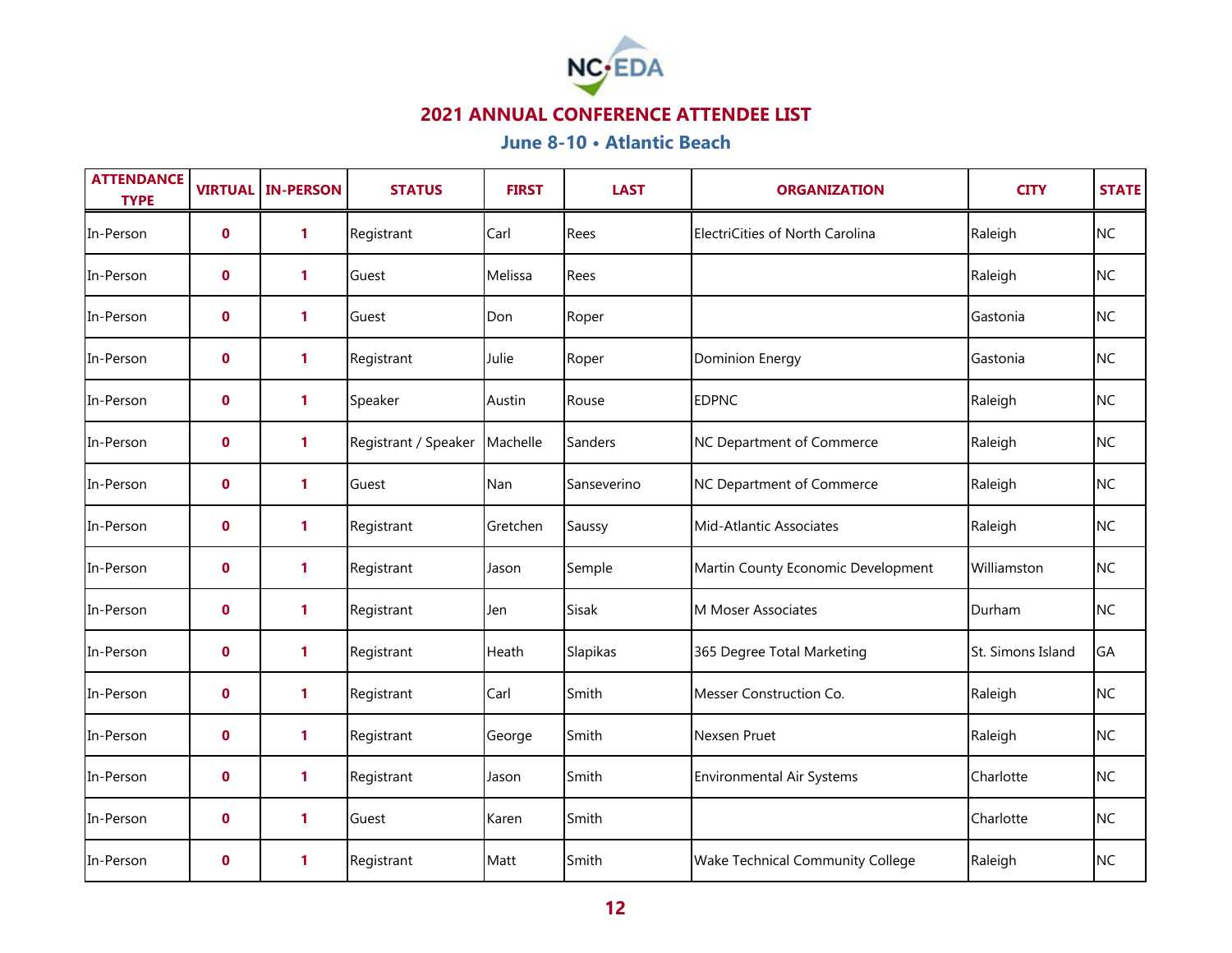

| <b>ATTENDANCE</b><br><b>TYPE</b> | <b>VIRTUAL</b> | <b>IN-PERSON</b> | <b>STATUS</b>        | <b>FIRST</b>  | <b>LAST</b>   | <b>ORGANIZATION</b>                                 | <b>CITY</b>        | <b>STATE</b> |
|----------------------------------|----------------|------------------|----------------------|---------------|---------------|-----------------------------------------------------|--------------------|--------------|
| In-Person                        | $\mathbf 0$    | $\mathbf{1}$     | Registrant           | Melissa       | Smith         | <b>EDPNC</b>                                        | Raleigh            | <b>NC</b>    |
| In-Person                        | $\mathbf 0$    | 1                | Registrant           | Michael       | Smith         | Chatham Economic<br>Development Corporation         | Pittsboro          | <b>NC</b>    |
| In-Person                        | $\mathbf 0$    | 1                | Registrant           | Robin         | Spinks        | Greenfield                                          | Wrightsville Beach | <b>NC</b>    |
| In-Person                        | $\mathbf 0$    | $\mathbf{1}$     | Speaker              | Tom           | Sri           | Raytheon Technologies Corporation                   | Charlotte          | <b>NC</b>    |
| In-Person                        | $\mathbf 0$    | 1                | Registrant           | Kris          | Stamm         | <b>ECS Southeast</b>                                | Wilmington         | <b>NC</b>    |
| In-Person                        | $\mathbf{0}$   | 1                | Registrant           | Joe           | Starr         | <b>Terracon Consultants</b>                         | Raleigh            | <b>NC</b>    |
| In-Person                        | $\mathbf 0$    | $\mathbf{1}$     | Registrant           | DJ            | Stephan       | Allen Tate Relocation<br>& Corporate Services       | Charlotte          | <b>NC</b>    |
| In-Person                        | 0              | $\mathbf{1}$     | Registrant           | Evan          | Stone         | Carroll Industrial Development                      | Greensboro         | <b>NC</b>    |
| In-Person                        | $\mathbf 0$    | $\mathbf{1}$     | Registrant           | Andrew        | Tate          | Duke Energy                                         | Raleigh            | <b>NC</b>    |
| In-Person                        | $\mathbf 0$    | $\mathbf{1}$     | Guest                | <b>Brooke</b> | Tate          |                                                     | Raleigh            | <b>NC</b>    |
| In-Person                        | $\mathbf 0$    | $\mathbf{1}$     | Registrant           | Kerry         | Taylor-Pinnix | Rockingham County<br>Economic Development           | Reidsville         | <b>NC</b>    |
| In-Person                        | $\mathbf 0$    | 1                | Registrant / Speaker | Ben           | Teague        | <b>Biltmore Farms</b>                               | Asheville          | <b>NC</b>    |
| In-Person                        | $\mathbf 0$    | 1                | Registrant           | Katherine     | Thomas        | Alfred Williams & Company                           | Raleigh            | <b>NC</b>    |
| In-Person                        | $\mathbf 0$    | $\mathbf{1}$     | Registrant           | Tanna         | Thomas        | <b>Terracon Consultants</b>                         | Charlotte          | <b>NC</b>    |
| In-Person                        | $\mathbf 0$    | 1                | Speaker              | Peter         | Thornton      | NC Department of Agriculture<br>& Consumer Services | Raleigh            | <b>NC</b>    |
| In-Person                        | $\mathbf{0}$   | 1                | Registrant           | Kyle          | Touchstone    | The Wooten Company                                  | Raleigh            | <b>NC</b>    |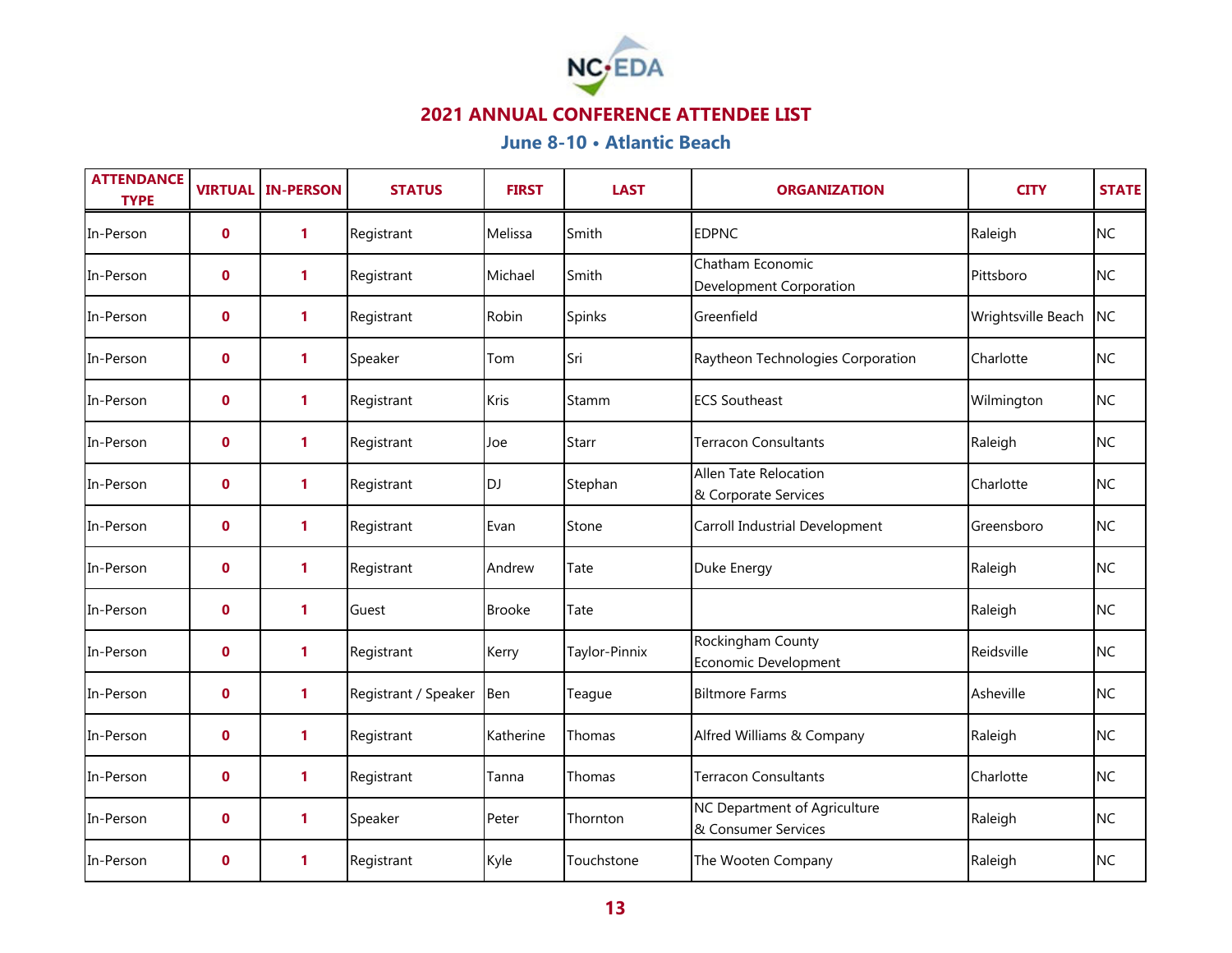

| <b>ATTENDANCE</b><br><b>TYPE</b> | <b>VIRTUAL</b> | <b>IN-PERSON</b> | <b>STATUS</b> | <b>FIRST</b> | <b>LAST</b>    | <b>ORGANIZATION</b>                                          | <b>CITY</b>  | <b>STATE</b> |
|----------------------------------|----------------|------------------|---------------|--------------|----------------|--------------------------------------------------------------|--------------|--------------|
| In-Person                        | $\mathbf 0$    | $\mathbf{1}$     | Registrant    | Ann          | Turnbill       | <b>EDPNC</b>                                                 | Raleigh      | <b>NC</b>    |
| In-Person                        | $\mathbf 0$    | 1                | Registrant    | Elizabeth    | Underwood      | Lake Norman Economic Development                             | Huntersville | <b>NC</b>    |
| In-Person                        | $\mathbf 0$    | 1                | Registrant    | Robert       | Van Geons      | Fayetteville Cumberland County<br>Economic Development Corp. | Fayetteville | <b>NC</b>    |
| In-Person                        | 0              | 1                | Guest         | Don          | Van Ollefen    |                                                              | Raleigh      | <b>NC</b>    |
| In-Person                        | $\mathbf 0$    | 1                | Registrant    | Tad          | vanDusen       | Williams Mullen                                              | Raleigh      | <b>NC</b>    |
| In-Person                        | $\mathbf 0$    | $\mathbf{1}$     | Registrant    | Jason        | Vaughn         | Agracel Inc.                                                 | Greenville   | <b>SC</b>    |
| In-Person                        | $\mathbf{0}$   | 1                | Registrant    | Shad         | <b>Walters</b> | Civil & Environmental Consultants                            | Charlotte    | <b>NC</b>    |
| In-Person                        | 0              | 1                | Registrant    | <b>Brent</b> | Ward           | <b>Alliance Consulting Engineers</b>                         | Columbia     | <b>SC</b>    |
| In-Person                        | $\mathbf 0$    | $\mathbf{1}$     | Registrant    | Dan          | Warrick        | SynTerra Corporation                                         | Charlotte    | <b>NC</b>    |
| In-Person                        | $\mathbf 0$    | 1                | Registrant    | Sam          | <b>Watts</b>   | S&ME                                                         | Raleigh      | <b>NC</b>    |
| In-Person                        | $\mathbf 0$    | $\mathbf{1}$     | Registrant    | Jennifer     | Weaver         | <b>Timmons Group</b>                                         | Charlotte    | <b>NC</b>    |
| In-Person                        | $\mathbf 0$    | 1                | Registrant    | Marqueta     | Welton         | NC Department of Commerce                                    | Raleigh      | <b>NC</b>    |
| In-Person                        | $\mathbf 0$    | 1                | Registrant    | Ryan         | Wetherington   | Alfred Williams & Company                                    | Charlotte    | <b>NC</b>    |
| In-Person                        | $\mathbf 0$    | 1                | Registrant    | Jordan       | Whichard       | NC Department of Commerce                                    | Raleigh      | <b>NC</b>    |
| In-Person                        | 0              | 1                | Speaker       | Julie        | White          | NC Department of Transportation                              | Raleigh      | <b>NC</b>    |
| In-Person                        | $\mathbf 0$    | 1                | Speaker       | Tom          | White          | <b>NC State University</b>                                   | Raleigh      | <b>NC</b>    |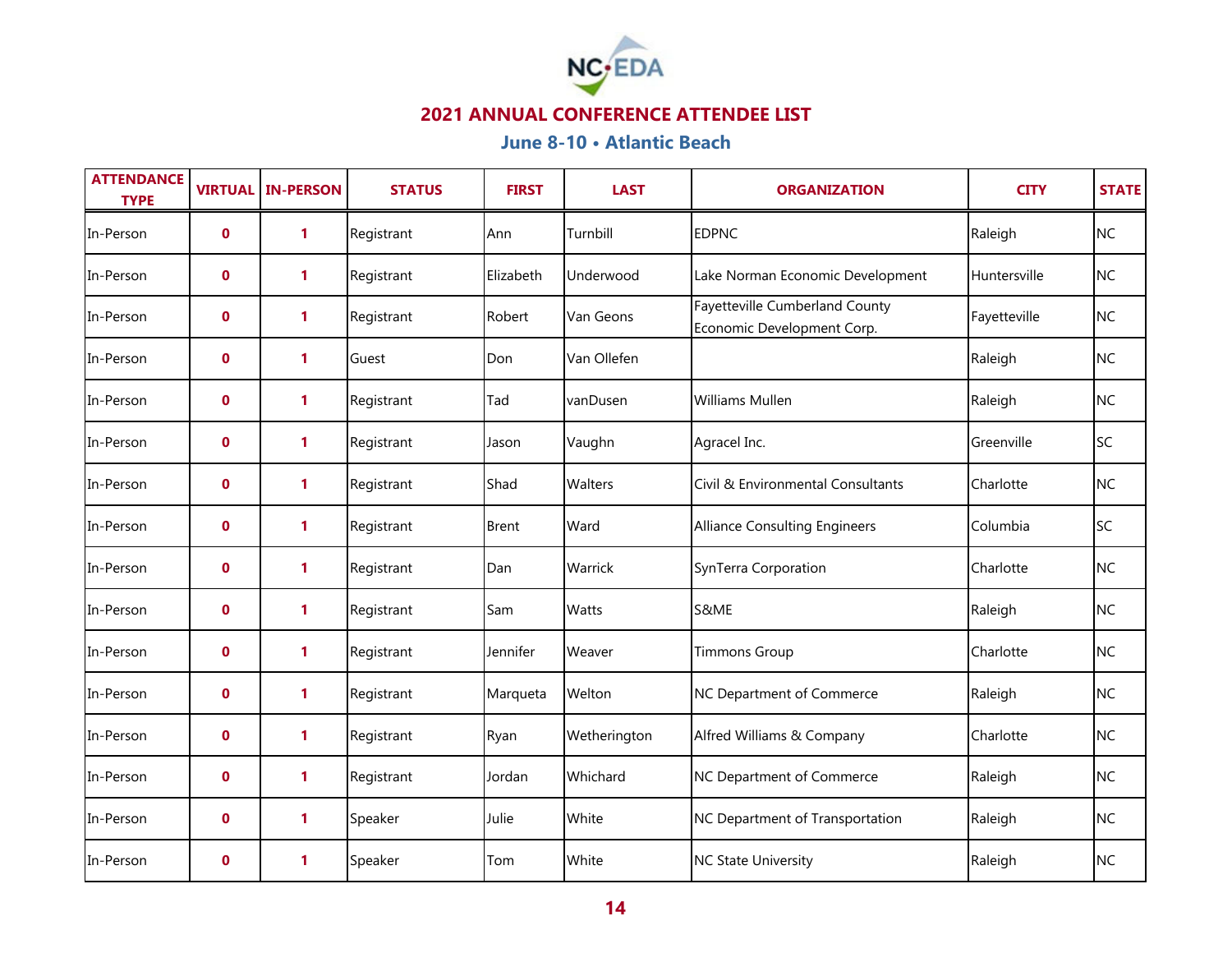

| <b>ATTENDANCE</b><br><b>TYPE</b> | <b>VIRTUAL</b> | <b>IN-PERSON</b> | <b>STATUS</b> | <b>FIRST</b> | <b>LAST</b>    | <b>ORGANIZATION</b>                                 | <b>CITY</b>   | <b>STATE</b> |
|----------------------------------|----------------|------------------|---------------|--------------|----------------|-----------------------------------------------------|---------------|--------------|
| In-Person                        | $\mathbf 0$    | $\mathbf{1}$     | Registrant    | Swain        | Whitfield      | <b>Alliance Consulting Engineers</b>                | Columbia      | <b>SC</b>    |
| In-Person                        | $\mathbf 0$    | 1                | Registrant    | <b>Bob</b>   | Williams       | Messer Construction Co.                             | Raleigh       | <b>NC</b>    |
| In-Person                        | $\mathbf 0$    | 1                | Registrant    | Alan         | Wood           | Burke Development Inc.                              | Morganton     | <b>NC</b>    |
| In-Person                        | 0              | $\mathbf{1}$     | Registrant    | Jeff         | Wood           | Craven County Economic Development                  | New Bern      | <b>NC</b>    |
| In-Person                        | $\mathbf 0$    | 1                | Guest         | Kelly        | Wood           |                                                     | Morganton     | <b>NC</b>    |
| In-Person                        | $\mathbf{0}$   | $\mathbf{1}$     | Registrant    | <b>Brian</b> | Woods          | <b>Gray Construction</b>                            | Charlotte     | <b>NC</b>    |
| In-Person                        | $\mathbf{0}$   | $\mathbf{1}$     | Registrant    | Vince        | Wyche          | <b>Glover Construction Company</b>                  | Pleasant Hill | <b>NC</b>    |
| In-Person                        | 0              | 1                | Registrant    | Garrett      | Wyckoff        | <b>EDPNC</b>                                        | Raleigh       | <b>NC</b>    |
| In-Person                        | $\mathbf 0$    | $\mathbf{1}$     | Registrant    | Jan          | Yokeley        | Cape Fear Community College                         | Wilmington    | <b>NC</b>    |
| Virtual                          | 1              | $\mathbf 0$      | Virtual       | Cindy        | Anthony        | <b>UGI Energy Services</b>                          | Cullowhee     | <b>NC</b>    |
| Virtual                          | 1              | $\mathbf 0$      | Virtual       | Lisa         | Bennett        | Randolph County<br>Economic Development Corporation | Asheboro      | <b>NC</b>    |
| Virtual                          | 1              | $\mathbf 0$      | Virtual       | Savannah     | Boone          | <b>NCEDA</b>                                        | Raleigh       | <b>NC</b>    |
| Virtual                          | 1              | $\mathbf 0$      | Virtual       | Patrick      | Bowen          | <b>Bowen National Research</b>                      | Pickering     | OH           |
| Virtual                          | $\mathbf{1}$   | $\mathbf 0$      | Virtual       | Jane         | <b>Brasier</b> | Clark Nexsen                                        | Raleigh       | <b>NC</b>    |
| Virtual                          | $\mathbf{1}$   | $\mathbf 0$      | Virtual       | Stephen      | <b>Brown</b>   | The EI Group                                        | Charlotte     | <b>NC</b>    |
| Virtual                          | 1              | $\mathbf 0$      | Virtual       | Jolie        | <b>Busby</b>   | <b>East Carolina University</b>                     | Greenville    | <b>NC</b>    |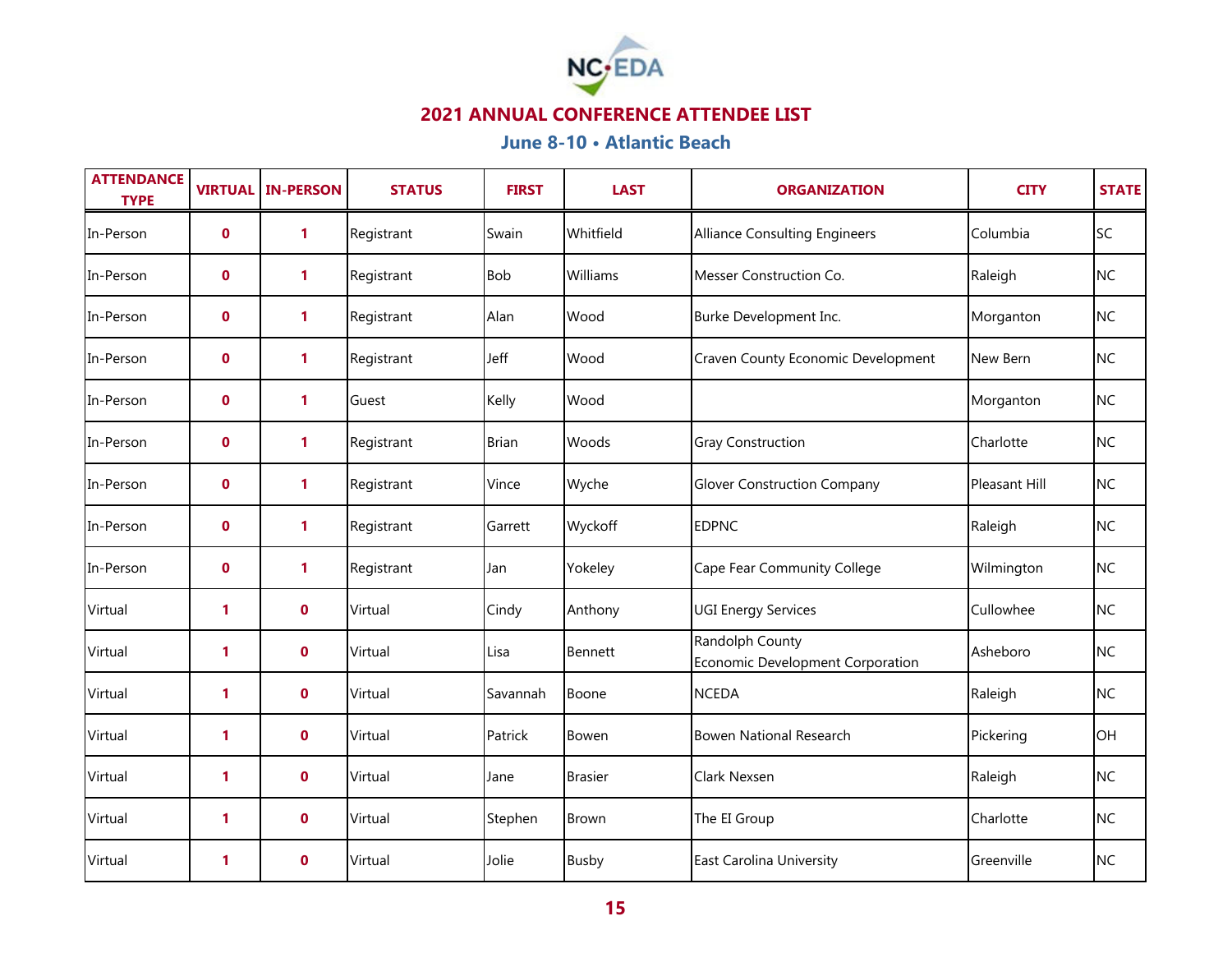

| <b>ATTENDANCE</b><br><b>TYPE</b> | <b>VIRTUAL</b> | <b>IN-PERSON</b> | <b>STATUS</b> | <b>FIRST</b> | <b>LAST</b>      | <b>ORGANIZATION</b>                  | <b>CITY</b>          | <b>STATE</b> |
|----------------------------------|----------------|------------------|---------------|--------------|------------------|--------------------------------------|----------------------|--------------|
| Virtual                          | $\mathbf{1}$   | $\mathbf 0$      | Speaker       | Eileen       | Cai              | Charlotte Regional Business Alliance | Charlotte            | <b>NC</b>    |
| Virtual                          | 1              | $\mathbf 0$      | Virtual       | Bo           | Crouse-Feuerhelm | JE Dunn Construction                 | Raleigh              | <b>NC</b>    |
| Virtual                          | 1              | $\mathbf 0$      | Virtual       | Richie       | Duncan           | Franklin County Economic Development | Youngsville          | <b>NC</b>    |
| Virtual                          | 1              | $\mathbf 0$      | Virtual       | Bryan        | Fox              | Greater Durham Chamber of Commerce   | Durham               | <b>NC</b>    |
| Virtual                          | 1              | $\mathbf 0$      | Virtual       | Madelyn      | Furr             | <b>ECS Southeast</b>                 | Charlotte            | <b>NC</b>    |
| Virtual                          | $\mathbf{1}$   | $\mathbf 0$      | Virtual       | Stuart       | Gilbert          | City of Kings Mountain               | Kings Mountain       | <b>NC</b>    |
| Virtual                          | 1              | $\mathbf 0$      | Speaker       | Lynn         | Good             | Duke Energy                          | Charlotte            | <b>NC</b>    |
| Virtual                          | 1              | $\mathbf 0$      | Virtual       | Tracey       | Gould            | Design Collaborative                 | Charlotte            | <b>NC</b>    |
| Virtual                          | $\mathbf{1}$   | $\mathbf 0$      | Virtual       | Joanna       | Helms            | Apex Economic Development            | Apex                 | <b>NC</b>    |
| Virtual                          | 1              | $\mathbf 0$      | Virtual       | Nancy        | Johnston         | NC Biotechnology Center              | Winston-Salem        | <b>NC</b>    |
| Virtual                          | 1              | $\mathbf 0$      | Virtual       | Anna         | Johnston Murphy  | Holly Springs Economic Development   | <b>Holly Springs</b> | <b>NC</b>    |
| Virtual                          | $\mathbf{1}$   | $\mathbf 0$      | Virtual       | Sloan        | Kormelink        | Edifice Inc.                         | Charlotte            | <b>NC</b>    |
| Virtual                          | 1              | $\mathbf 0$      | Virtual       | Candice      | Lowder           | Stanly County Economic Development   | Albemarle            | <b>NC</b>    |
| Virtual                          | 1              | $\mathbf 0$      | Virtual       | Mike         | McIntyre         | Ward and Smith                       | New Bern             | <b>NC</b>    |
| Virtual                          | 1              | $\mathbf 0$      | Virtual       | Shanta       | Morton           | <b>EDPNC</b>                         | Raleigh              | <b>NC</b>    |
| Virtual                          | 1              | $\mathbf 0$      | Virtual       | Jim          | <b>Nichols</b>   | O'Brien/Atkins Associates            | Durham               | <b>NC</b>    |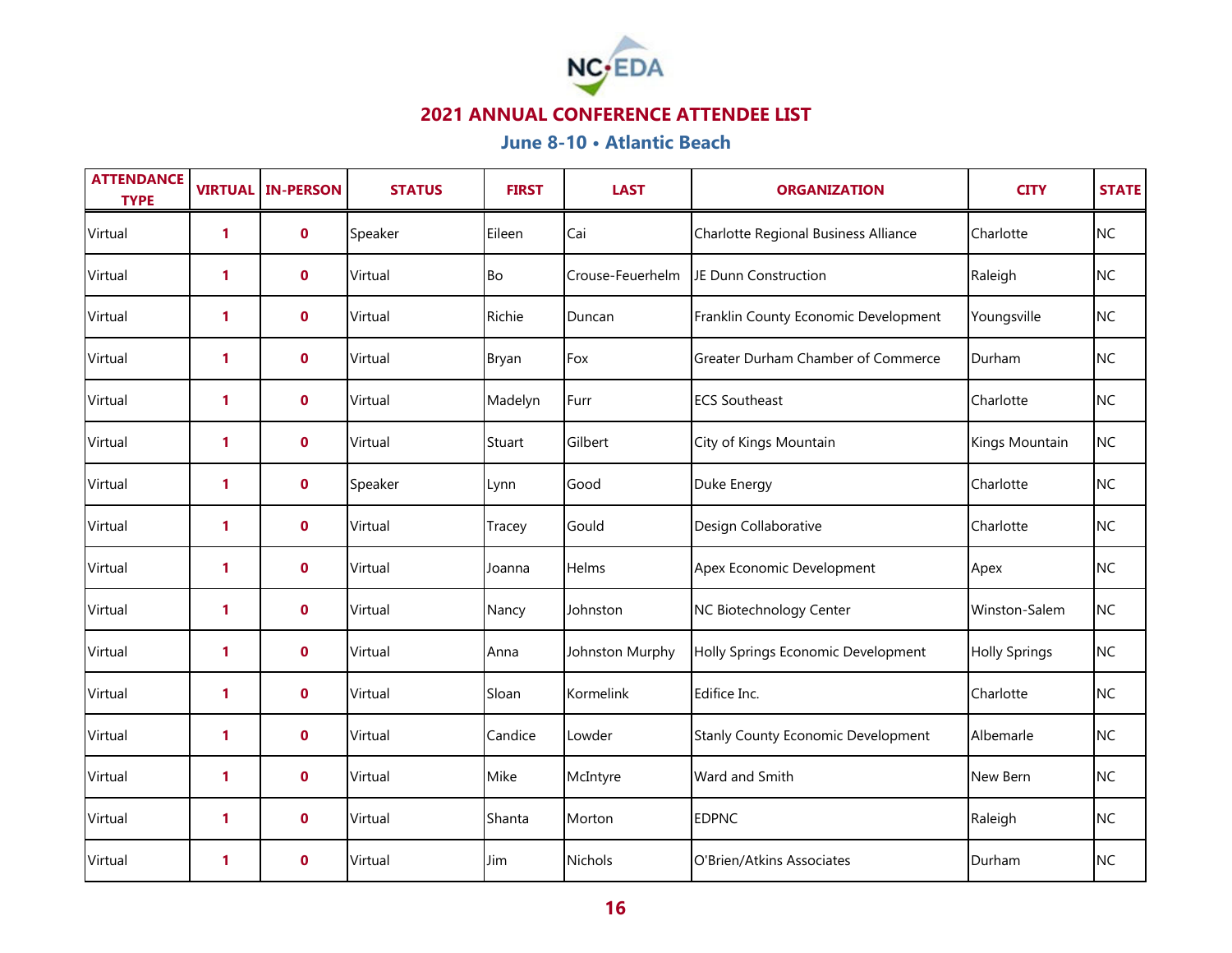

| <b>ATTENDANCE</b><br><b>TYPE</b> | <b>VIRTUAL</b> | <b>IN-PERSON</b> | <b>STATUS</b> | <b>FIRST</b> | <b>LAST</b>      | <b>ORGANIZATION</b>                     | <b>CITY</b> | <b>STATE</b> |
|----------------------------------|----------------|------------------|---------------|--------------|------------------|-----------------------------------------|-------------|--------------|
| Virtual                          | $\mathbf{1}$   | $\mathbf 0$      | Virtual       | Sara         | <b>Nichols</b>   | Madison County Economic Development     | Asheville   | <b>NC</b>    |
| Virtual                          | 1              | $\mathbf 0$      | Virtual       | Cathy        | Page             | Pee Dee Electric                        | Wadesboro   | <b>NC</b>    |
| Virtual                          | 1              | $\mathbf 0$      | Virtual       | Rachel       | Page             | NC Coalition for Global Competitiveness | Raleigh     | <b>NC</b>    |
| Virtual                          | $\mathbf{1}$   | $\mathbf 0$      | Speaker       | Danya        | Perry            | Wake County Economic Development        | Raleigh     | <b>NC</b>    |
| Virtual                          | 1              | $\mathbf 0$      | Virtual       | Donna        | Phillips         | Duke Energy                             | Winterville | <b>NC</b>    |
| Virtual                          | 1              | $\mathbf 0$      | Virtual       | Patrick      | Pierce           | Town of Clayton                         | Clayton     | <b>NC</b>    |
| Virtual                          | $\mathbf{1}$   | $\mathbf 0$      | Virtual       | Emily        | Roach            | NC Department of Commerce               | Raleigh     | <b>NC</b>    |
| Virtual                          | 1              | $\mathbf 0$      | Virtual       | Bill         | Roberts          | Duke Energy                             | Hickory     | <b>NC</b>    |
| Virtual                          | $\mathbf{1}$   | $\mathbf 0$      | Virtual       | Laura        | Rowley           | NC Biotechnology Center                 | <b>RTP</b>  | <b>NC</b>    |
| Virtual                          | 1              | $\mathbf 0$      | Speaker       | Rebecca      | Ryan             | <b>NEXT Generation Consulting</b>       | Madison     | WI           |
| Virtual                          | $\mathbf{1}$   | $\mathbf 0$      | Virtual       | Arthur       | Salido           | WithersRavenel                          | Asheville   | <b>NC</b>    |
| Virtual                          | 1              | $\mathbf 0$      | Virtual       | Scott        | Saylor           | Nexsen Pruet                            | Apex        | <b>NC</b>    |
| Virtual                          | $\mathbf{1}$   | $\mathbf 0$      | Virtual       | Leslie       | Schlender        | Town of Elkin                           | Elkin       | <b>NC</b>    |
| Virtual                          | 1              | $\mathbf 0$      | Virtual       | Joe          | <b>Stallings</b> | Town of Garner                          | Garner      | <b>NC</b>    |
| Virtual                          | 1              | $\mathbf 0$      | Virtual       | Brenda       | Steen            | <b>NC Electric Cooperatives</b>         | Raleigh     | <b>NC</b>    |
| Virtual                          | 1              | $\mathbf 0$      | Virtual       | Katie        | Stember          | NC Biotechnology Center                 | <b>RTP</b>  | <b>NC</b>    |